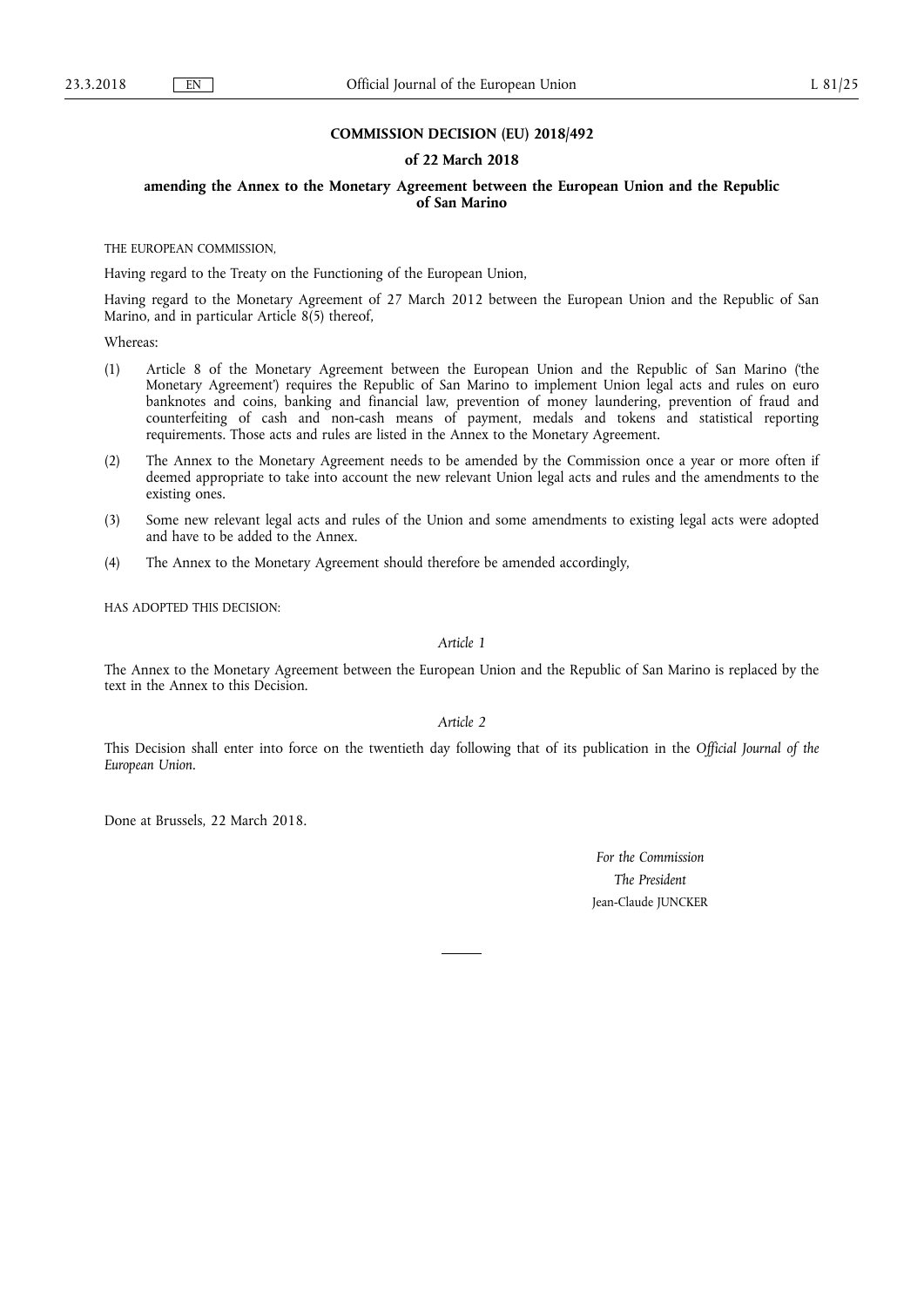## *ANNEX*

# '*ANNEX*

|                | Legal Provisions to be implemented                                                                                                                                                                                                                                                                                                                                                                                                                                                                                                                                                                                  | Deadline for implementing |
|----------------|---------------------------------------------------------------------------------------------------------------------------------------------------------------------------------------------------------------------------------------------------------------------------------------------------------------------------------------------------------------------------------------------------------------------------------------------------------------------------------------------------------------------------------------------------------------------------------------------------------------------|---------------------------|
|                | Prevention of money laundering                                                                                                                                                                                                                                                                                                                                                                                                                                                                                                                                                                                      |                           |
| 1              | Council Framework Decision 2005/212/JHA of 24 February 2005 on Confisca-<br>tion of Crime-Related Proceeds, Instrumentalities and Property (OJ L 68,<br>15.3.2005, p. 49).                                                                                                                                                                                                                                                                                                                                                                                                                                          | 1 October 2014 (1)        |
| $\overline{2}$ | Directive 2005/60/EC of the European Parliament and of the Council of 26 Octo-<br>ber 2005 on the prevention of the use of the financial system for the purpose of<br>money laundering and terrorist financing (OJ L 309, 25.11.2005, p. 15).                                                                                                                                                                                                                                                                                                                                                                       | 1 September 2013          |
|                | Amended by:                                                                                                                                                                                                                                                                                                                                                                                                                                                                                                                                                                                                         |                           |
| 3              | Directive 2007/64/EC of the European Parliament and of the Council of 13 No-<br>vember 2007 on payment services in the internal market amending Directives<br>97/7/EC, 2002/65/EC, 2005/60/EC and 2006/48/EC and repealing Directive<br>97/5/EC (OJ L 319, 5.12.2007, p. 1).                                                                                                                                                                                                                                                                                                                                        |                           |
| 4              | Directive 2008/20/EC of the European Parliament and of the Council of 11 March<br>2008 amending Directive 2005/60/EC on the prevention of the use of the financial<br>system for the purpose of money laundering and terrorist financing, as regards the<br>implementing powers conferred on the Commission (OJ L 76, 19.3.2008, p. 46).                                                                                                                                                                                                                                                                            |                           |
| 5              | Directive 2009/110/EC of the European Parliament and of the Council of 16 Sep-<br>tember 2009 on the taking up, pursuit and prudential supervision of the business<br>of electronic money institutions amending Directives 2005/60/EC and 2006/48/EC<br>and repealing Directive 2000/46/EC (OJ L 267, 10.10.2009, p. 7).                                                                                                                                                                                                                                                                                            |                           |
| 6              | Directive 2010/78/EU of the European Parliament and of the Council of 24 No-<br>2010 amending Directives 98/26/EC,<br>2002/87/EC,<br>vember<br>$2003/6$ /EC,<br>2003/41/EC, 2003/71/EC, 2004/39/EC, 2004/109/EC, 2005/60/EC, 2006/48/EC,<br>2006/49/EC and 2009/65/EC in respect of the powers of the European Supervi-<br>sory Authority (European Banking Authority), the European Supervisory Authority<br>(European Insurance and Occupational Pensions Authority) and the European<br>Supervisory Authority (European Securities and Markets Authority) (OJ L 331,<br>15.12.2010, p. 120).<br>Supplemented by: |                           |
|                |                                                                                                                                                                                                                                                                                                                                                                                                                                                                                                                                                                                                                     |                           |
| 7              | Council Decision 2000/642/JHA of 17 October 2000 concerning arrangements for<br>cooperation between financial intelligence units of the Member States in respect of<br>exchanging information (OJ L 271, 24.10.2000, p. 4).                                                                                                                                                                                                                                                                                                                                                                                         | 1 September 2013          |
| 8              | Council Framework Decision 2001/500/JHA of 26 June 2001 on money launder-<br>ing, the identification, tracing, freezing, seizing and confiscation of instrumental-<br>ities and the proceeds of crime (OJ L 182, 5.7.2001, p. 1).                                                                                                                                                                                                                                                                                                                                                                                   |                           |
| 9              | Regulation (EC) No 1889/2005 of the European Parliament and of the Council of<br>26 October 2005 on controls of cash entering or leaving the Community (OJ L 309,<br>25.11.2005, p. 9).                                                                                                                                                                                                                                                                                                                                                                                                                             |                           |
| 10             | Commission Directive 2006/70/EC of 1 August 2006 laying down implementing<br>measures for Directive 2005/60/EC of the European Parliament and of the Council<br>as regards the definition of politically exposed person and the technical criteria for<br>simplified customer due diligence procedures and for exemption on grounds of<br>a financial activity conducted on an occasional or very limited basis (OJ L 214,<br>4.8.2006, p. 29).                                                                                                                                                                     |                           |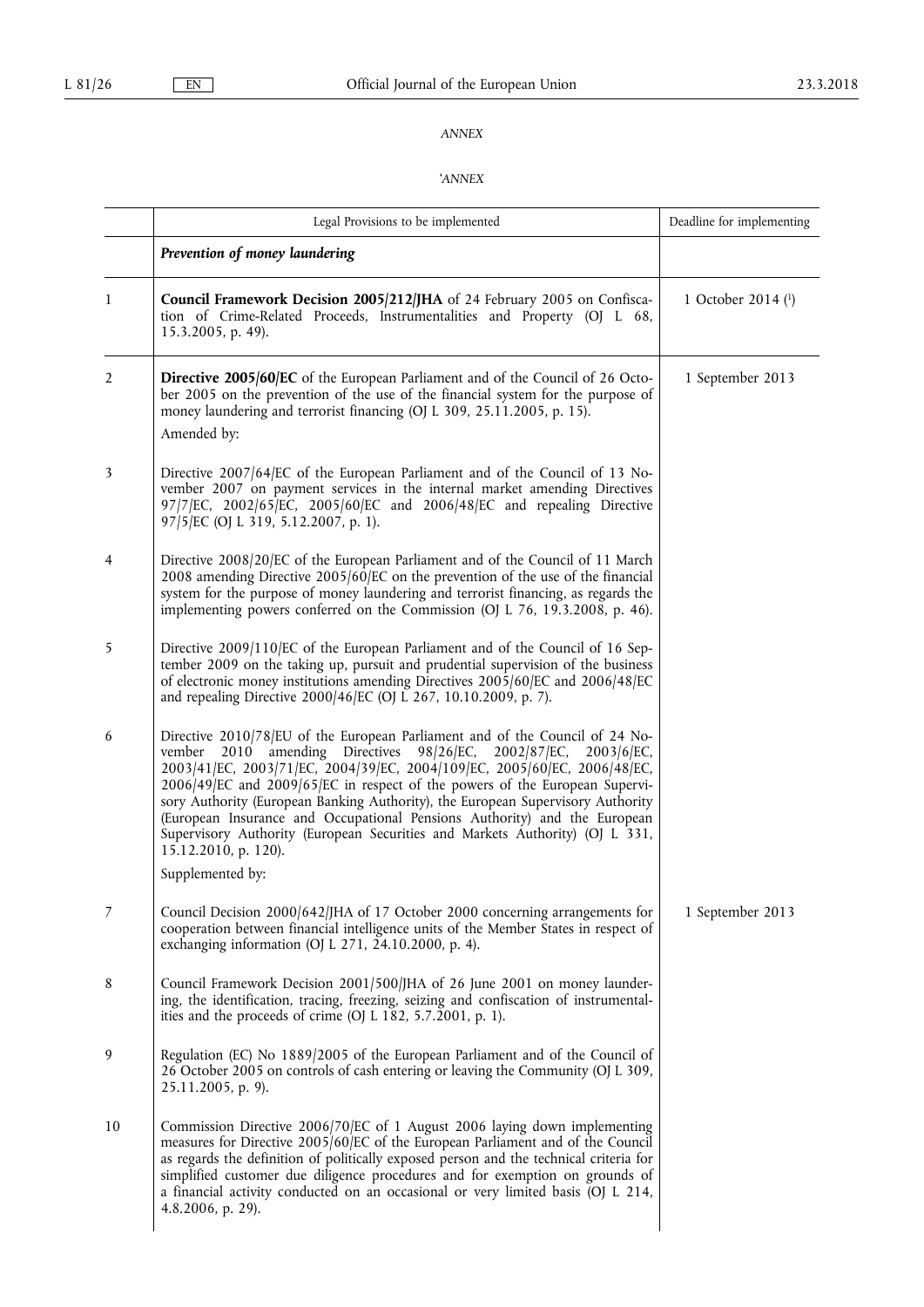|    | Legal Provisions to be implemented                                                                                                                                                                                                                                                                                                                                                                                                                                                | Deadline for implementing |
|----|-----------------------------------------------------------------------------------------------------------------------------------------------------------------------------------------------------------------------------------------------------------------------------------------------------------------------------------------------------------------------------------------------------------------------------------------------------------------------------------|---------------------------|
| 11 | Regulation (EC) No 1781/2006 of the European Parliament and of the Council of<br>15 November 2006 on information on the payer accompanying transfers of funds<br>(OJ L 345, 8.12.2006, p. 1).                                                                                                                                                                                                                                                                                     |                           |
| 12 | Council Decision 2007/845/JHA of 6 December 2007 concerning cooperation be-<br>tween Asset Recovery Offices of the Member States in the field of tracing and iden-<br>tification of proceeds from, or other property related to, crime (OJ L 332,<br>18.12.2007, p. 103).                                                                                                                                                                                                         |                           |
| 13 | Directive 2014/42/EU of the European Parliament and of the Council of 3 April<br>2014 on the freezing and confiscation of instrumentalities and proceeds of crime<br>in the European Union (OJ L 127, 29.4.2014, p. 39).                                                                                                                                                                                                                                                          | 1 November 2016 (2)       |
| 14 | Regulation (EU) 2015/847 of the European Parliament and of the Council of<br>20 May 2015 on information accompanying transfers of funds and repealing<br>Regulation (EC) No 1781/2006 (OJ L 141, 5.6.2015, p. 1).                                                                                                                                                                                                                                                                 | 1 October 2017 (3)        |
| 15 | Directive 2015/849/EU of the European Parliament and of the Council of<br>20 May 2015 on the prevention of the use of the financial system for the pur-<br>poses of money laundering or terrorist financing, amending Regulation (EU)<br>No 648/2012 of the European Parliament and of the Council, and repealing Direc-<br>tive 2005/60/EC of the European Parliament and of the Council and Commission<br>Directive 2006/70/EC (OJ L 141, 5.6.2015, p. 73).<br>Supplemented by: | 1 October 2017 $(3)$      |
| 16 | Commission Delegated Regulation (EU) 2016/1675 of 14 July 2016 supplement-<br>ing Directive (EU) 2015/849 of the European Parliament and of the Council by<br>identifying high-risk third countries with strategic deficiencies (OJ L 254,<br>20.9.2016, p. 1).                                                                                                                                                                                                                   | 1 October 2017 (5)        |
|    | Prevention of fraud and counterfeiting                                                                                                                                                                                                                                                                                                                                                                                                                                            |                           |
| 17 | Council Framework Decision 2001/413/JHA of 28 May 2001 combating fraud<br>and counterfeiting of non-cash means of payment, (OJ L 149, 2.6.2001, p. 1).                                                                                                                                                                                                                                                                                                                            | 1 September 2013          |
| 18 | Council Regulation (EC) No 1338/2001 of 28 June 2001 laying down measures<br>necessary for the protection of the euro against counterfeiting (OJ L 181,<br>$4.7.2001$ , p. 6).<br>Amended by:                                                                                                                                                                                                                                                                                     | 1 September 2013          |
| 19 | Council Regulation (EC) No 44/2009 of 18 December 2008 amending Regulation<br>(EC) No 1338/2001 laying down measures necessary for the protection of the<br>euro against counterfeiting (OJ L 17, 22.1.2009, p. 1).                                                                                                                                                                                                                                                               |                           |
| 20 | Council Decision 2001/887/JHA of 6 December 2001 on the protection of the<br>euro against counterfeiting (OJ L 329, 14.12.2001, p. 1).                                                                                                                                                                                                                                                                                                                                            | 1 September 2013          |
| 21 | Council Decision 2003/861/EC of 8 December 2003 concerning analysis and co-<br>operation with regard to counterfeit euro coins (OJ L 325, 12.12.2003, p. 44).                                                                                                                                                                                                                                                                                                                     | 1 September 2013          |
| 22 | Council Regulation (EC) No 2182/2004 of 6 December 2004 concerning medals<br>and tokens similar to euro coins (OJ L 373, 21.12.2004, p. 1).                                                                                                                                                                                                                                                                                                                                       | 1 September 2013          |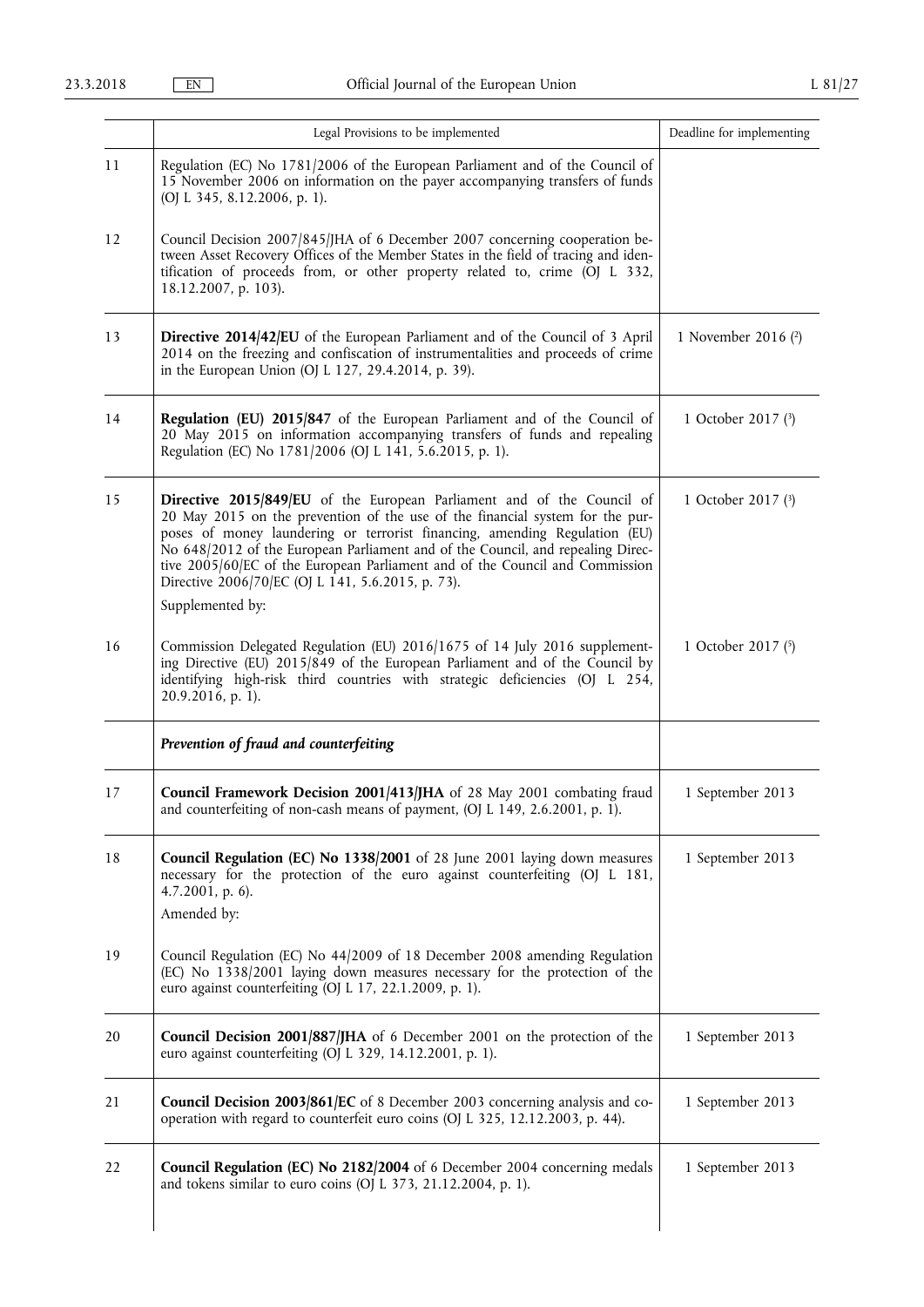|    | Legal Provisions to be implemented                                                                                                                                                                                                                                                       | Deadline for implementing |
|----|------------------------------------------------------------------------------------------------------------------------------------------------------------------------------------------------------------------------------------------------------------------------------------------|---------------------------|
|    | Amended by:                                                                                                                                                                                                                                                                              |                           |
| 23 | Council Regulation (EC) No 46/2009 of 18 December 2008 amending Regulation<br>(EC) No 2182/2004 concerning medals and tokens similar to euro coins (OJ L 17,<br>22.1.2009, p. 5).                                                                                                        |                           |
| 24 | Directive 2014/62/EU of the European Parliament and of the Council of 15 May<br>2014 on the protection of the euro and other currencies against counterfeiting<br>by criminal law, and replacing Council Framework Decision 2000/383/JHA<br>(OJ L 151, 21.5.2014, p. 1).                 | 1 July 2016 $(2)$         |
|    | Rules on euro banknotes and coins                                                                                                                                                                                                                                                        |                           |
| 25 | Council Regulation (EC) No 2532/98 of 23 November 1998 concerning the<br>powers of the European Central Bank to impose sanctions (OJ L 318, 27.11.1998,<br>p. 4).                                                                                                                        | 1 September 2013          |
| 26 | Council Conclusions of 10 May 1999 on the quality management system for<br>euro coins                                                                                                                                                                                                    | 1 September 2013          |
| 27 | Communication from the Commission 2001/C 318/03 of 22 October 2001<br>on copyright protection of the common face design of the euro coins $(C(2001)$<br><b>600 final)</b> (OJ C 318, 13.11.2001, p. 3).                                                                                  | 1 September 2013          |
| 28 | Guideline of the European Central Bank ECB/2003/5 of 20 March 2003 on the<br>enforcement of measures to counter non-compliant reproductions of euro bank-<br>notes and on the exchange and withdrawal of euro banknotes (OJ L 78,<br>25.3.2003, p. 20).<br>Amended by:                   | 1 September 2013          |
| 29 | Guideline of the European Central Bank ECB/2013/11 of 19 April 2013 amending<br>Guideline ECB $/2003/5$ on the enforcement of measures to counter non-compliant<br>reproductions of euro banknotes and on the exchange and withdrawal of euro<br>banknotes (OJ L 118, 30.4.2013, p. 43). | 1 October 2013 (1)        |
| 30 | Commission Recommendation 2009/23/EC of 19 December 2008 on common<br>guidelines for the national sides and the issuance of euro coins intended for circula-<br>tion (C(2008) 8625) (OJ L 9, 14.1.2009, p. 52).                                                                          | 1 September 2013          |
| 31 | Decision of the European Central Bank ECB/2010/14 of 16 September 2010<br>on the authenticity and fitness checking and recirculation of euro banknotes<br>(OJ L 267, 9.10.2010, p. 1).<br>Amended by:                                                                                    | 1 September 2013          |
| 32 | Decision of the European Central Bank ECB/2012/19 of 7 September 2012<br>amending Decision ECB/2010/14 on the authenticity and fitness checking and re-<br>circulation of euro banknotes (2012/507/EU) (OJ L 253, 20.9.2012, p. 19).                                                     | 1 October 2013 (1)        |
| 33 | Regulation (EU) No 1210/2010 of the European Parliament and of the Council<br>of 15 December 2010 concerning authentication of euro coins and handling of<br>euro coins unfit for circulation (OJ L 339, 22.12.2010, p. 1).                                                              | 1 September 2013          |
| 34 | <b>Regulation (EU) No 1214/2011</b> of the European Parliament and of the Council<br>of 16 November 2011 on the professional transport of euro cash by road between<br>euro-area Member States (OJ L 316, 29.11.2011, p. 1).                                                             | 1 October 2014 (1)        |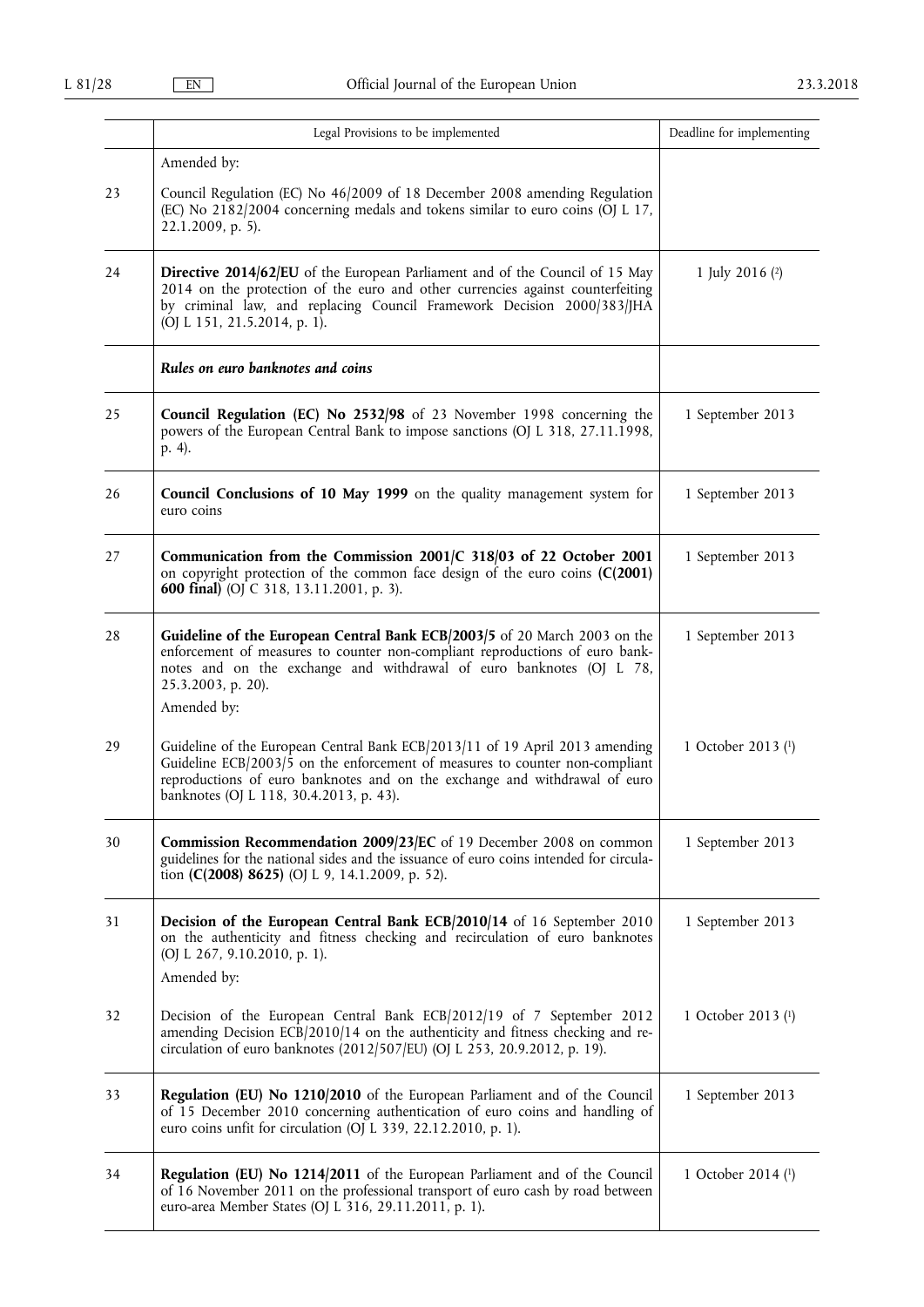|    | Legal Provisions to be implemented                                                                                                                                                                                                                                                                                                                                                                                                                                 | Deadline for implementing |
|----|--------------------------------------------------------------------------------------------------------------------------------------------------------------------------------------------------------------------------------------------------------------------------------------------------------------------------------------------------------------------------------------------------------------------------------------------------------------------|---------------------------|
| 35 | Regulation (EU) No 651/2012 of the European Parliament and of the Council of<br>4 July 2012 on the issuance of euro coins (OJ L 201, 27.7.2012, p. 135).                                                                                                                                                                                                                                                                                                           | 1 October 2013 (1)        |
| 36 | <b>Decision ECB/2013/10</b> of the European Central Bank of 19 April 2013 on the<br>denominations, specifications, reproduction, exchange and withdrawal of euro<br>banknotes (ECB/2013/10) (OJ L 118, 30.4.2013, p. 37).                                                                                                                                                                                                                                          | 1 October 2013 (1)        |
| 37 | Council Regulation (EU) No 729/2014 of 24 June 2014 on denominations and<br>technical specifications of euro coins intended for circulation (Recast) (OJ L 194,<br>2.7.2014, p. 1).                                                                                                                                                                                                                                                                                | 1 October 2013            |
|    | <b>Banking and Financial Legislation</b>                                                                                                                                                                                                                                                                                                                                                                                                                           |                           |
| 38 | Council Directive 86/635/EEC of 8 December 1986 on the annual accounts and<br>consolidated accounts of banks and other financial institutions (OJ L 372,<br>31.12.1986, p. 1).<br>Amended by:                                                                                                                                                                                                                                                                      | 1 September 2016          |
| 39 | Directive 2001/65/EC of the European Parliament and of the Council of 27 Sep-<br>tember 2001 amending Directives 78/660/EEC, 83/349/EEC and 86/635/EEC as<br>regards the valuation rules for the annual and consolidated accounts of certain<br>types of companies as well as of banks and other financial institutions (OJ L 283,<br>27.10.2001, p. 28).                                                                                                          |                           |
| 40 | Directive 2003/51/EC of the European Parliament and of the Council of 18 June<br>2003 amending Directives 78/660 EEC, 83/349 EEC, 86/635 EEC and 91/674 EEC<br>on the annual and consolidated accounts of certain types of companies, banks and<br>other financial institutions and insurance undertakings (OJ L 178, 17.7.2003,<br>p. 16).                                                                                                                        |                           |
| 41 | Directive 2006/46/EC of the European Parliament and of the Council of 14 June<br>2006 amending Council Directives 78/660/EEC on the annual accounts of certain<br>types of companies, 83/349/EEC on consolidated accounts, 86/635/EEC on the an-<br>nual accounts and consolidated accounts of banks and other financial institutions<br>and 91/674/EEC on the annual accounts and consolidated accounts of insurance<br>undertakings (OJ L 224, 16.8.2006, p. 1). |                           |
| 42 | Council Directive 89/117/EEC of 13 February 1989 on the obligations of<br>branches established in a Member State of credit institutions and financial institu-<br>tions having their head offices outside that Member State regarding the publication<br>of annual accounting documents (OJ L 44, 16.2.1989, p. 40).                                                                                                                                               | 1 September 2018          |
| 43 | Directive 97/9/EC of the European Parliament and of the Council of 3 March<br>1997 on investment compensation schemes (OJ L 84, 26.3.1997, p. 22).                                                                                                                                                                                                                                                                                                                 | 1 September 2018          |
| 44 | <b>Directive 98/26/EC</b> of the European Parliament and of the Council of 19 May<br>1998 on settlement finality in payment and securities settlement systems (OJ L 166,<br>11.6.1998, p. 45).<br>Amended by:                                                                                                                                                                                                                                                      | 1 September 2018          |
| 45 | Directive 2009/44/EC of the European Parliament and of the Council of 6 May<br>2009 amending Directive 98/26/EC on settlement finality in payment and securi-<br>ties settlement systems and Directive 2002/47/EC on financial collateral arrange-<br>ments as regards linked systems and credit claims (OJ L 146, 10.6.2009, p. 37).                                                                                                                              |                           |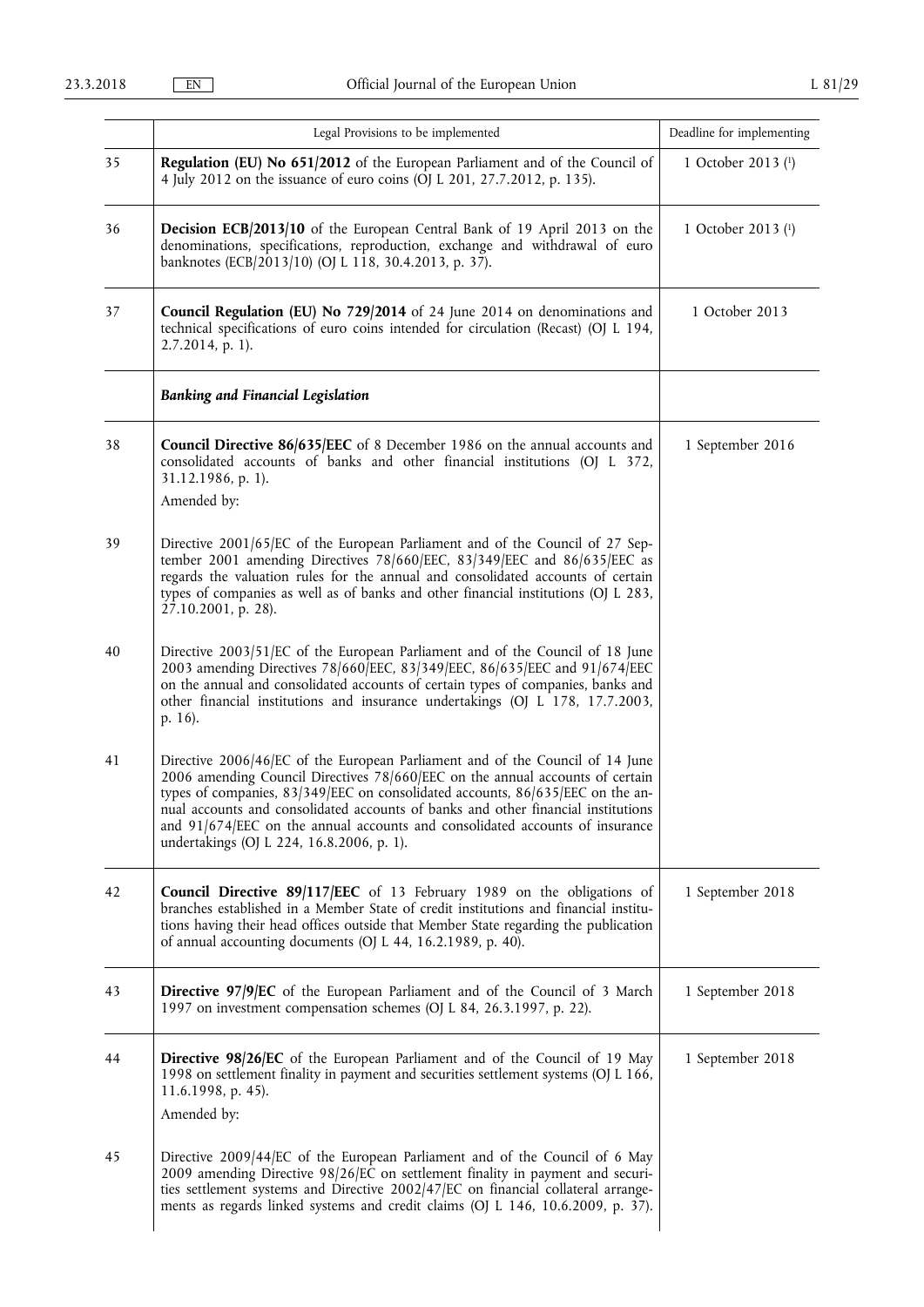|    | Legal Provisions to be implemented                                                                                                                                                                                                                                                                                                                                                                                                                                                                                                                                                           | Deadline for implementing |
|----|----------------------------------------------------------------------------------------------------------------------------------------------------------------------------------------------------------------------------------------------------------------------------------------------------------------------------------------------------------------------------------------------------------------------------------------------------------------------------------------------------------------------------------------------------------------------------------------------|---------------------------|
| 46 | Directive 2010/78/EU of the European Parliament and of the Council of 24 No-<br>2010 amending Directives 98/26/EC, 2002/87/EC,<br>vember<br>$2003/6$ /EC,<br>2003/41/EC, 2003/71/EC, 2004/39/EC, 2004/109/EC, 2005/60/EC, 2006/48/EC,<br>2006/49/EC and 2009/65/EC in respect of the powers of the European Supervi-<br>sory Authority (European Banking Authority), the European Supervisory Authority<br>(European Insurance and Occupational Pensions Authority) and the European<br>Supervisory Authority (European Securities and Markets Authority) (OJ L 331,<br>15.12.2010, p. 120). |                           |
| 47 | Regulation (EU) No 648/2012 of the European Parliament and of the Council of<br>4 July 2012 on OTC derivatives, central counterparties and trade repositories<br>(OJ L 201, 27.7.2012, p. 1).                                                                                                                                                                                                                                                                                                                                                                                                |                           |
| 48 | Regulation (EU) No 909/2014 of the European Parliament and of the Council of<br>23 July 2014 on improving securities settlement in the European Union and on<br>central securities depositories and amending Directives 98/26/EC and 2014/65/EU<br>and Regulation (EU) No 236/2012 (OJ L 257, 28.8.2014, p. 1).                                                                                                                                                                                                                                                                              | 1 September 2018          |
| 49 | <b>Directive 2001/24/EC</b> of the European Parliament and of the Council of 4 April<br>2001 on the reorganisation and winding up of credit institutions (OJ L 125,<br>5.5.2001, p. 15).<br>Amended by:                                                                                                                                                                                                                                                                                                                                                                                      | 1 September 2018          |
| 50 | Directive 2014/59/EU of the European Parliament and of the Council of 15 May<br>2014 establishing a framework for the recovery and resolution of credit institu-<br>tions and investment firms and amending Council Directive 82/891/EEC, and Di-<br>rectives 2001/24/EC, 2002/47/EC, 2004/25/EC, 2005/56/EC, 2007/36/EC,<br>2011/35/EU, 2012/30/EU and 2013/36/EU, and Regulations (EU) No 1093/2010<br>and (EU) No 648/2012, of the European Parliament and of the Council (OJ L 173,<br>12.6.2014, p. 190).                                                                               |                           |
| 51 | Directive 2002/47/EC of the European Parliament and of the Council of 6 June<br>2002 on financial collateral arrangements (OJ L 168, 27.6.2002, p. 43).<br>Amended by:                                                                                                                                                                                                                                                                                                                                                                                                                       | 1 September 2018          |
| 52 | Directive 2009/44/EC of the European Parliament and of the Council of 6 May<br>2009 amending Directive 98/26/EC on settlement finality in payment and securi-<br>ties settlement systems and Directive 2002/47/EC on financial collateral arrange-<br>ments as regards linked systems and credit claims (OJ L 146, 10.6.2009, p. 37).                                                                                                                                                                                                                                                        |                           |
| 53 | Directive 2014/59/EU of the European Parliament and of the Council of 15 May<br>2014 establishing a framework for the recovery and resolution of credit institu-<br>tions and investment firms and amending Council Directive 82/891/EEC, and Di-<br>rectives 2001/24/EC, 2002/47/EC, 2004/25/EC, 2005/56/EC, 2007/36/EC,<br>2011/35/EU, 2012/30/EU and 2013/36/EU, and Regulations (EU) No 1093/2010<br>and (EU) No 648/2012, of the European Parliament and of the Council (OJ L 173,<br>12.6.2014, p. 190).                                                                               |                           |
| 54 | <b>Directive 2002/87/EC</b> of the European Parliament and of the Council of 16 De-<br>cember 2002 on the supplementary supervision of credit institutions, insurance<br>undertakings and investment firms in a financial conglomerate and amending<br>Council Directives 73/239/EEC, 79/267/EEC, 92/49/EEC, 92/96/EEC, 93/6/EEC<br>and 93/22/EEC, and Directives 98/78/EC and 2000/12/EC of the European Parlia-<br>ment and of the Council (OJ L 35, 11.2.2003, p. 1).                                                                                                                     | 1 September 2018          |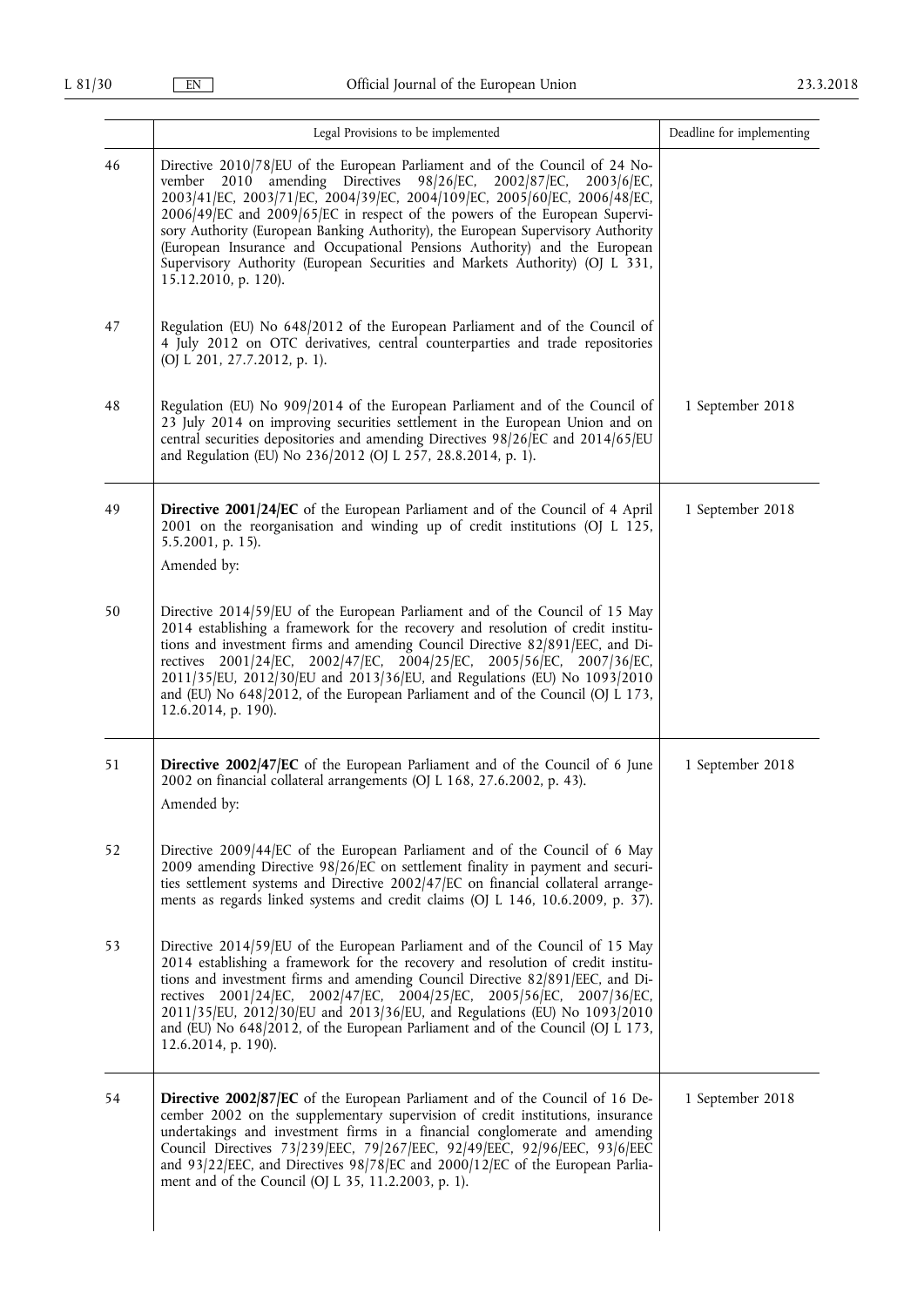|    | Legal Provisions to be implemented                                                                                                                                                                                                                                                                                                                                                                                                                                                                                                                                                              | Deadline for implementing |
|----|-------------------------------------------------------------------------------------------------------------------------------------------------------------------------------------------------------------------------------------------------------------------------------------------------------------------------------------------------------------------------------------------------------------------------------------------------------------------------------------------------------------------------------------------------------------------------------------------------|---------------------------|
|    | Amended by:                                                                                                                                                                                                                                                                                                                                                                                                                                                                                                                                                                                     |                           |
| 55 | Directive 2005/1/EC of the European Parliament and of the Council of 9 March<br>2005 amending Council Directives 73/239/EEC, 85/611/EEC, 91/675/EEC,<br>92/49/EEC and 93/6/EEC and Directives 94/19/EC, 98/78/EC, 2000/12/EC,<br>$2001/34$ [EC, $2002/83$ [EC and $2002/87$ [EC in order to establish a new organisa-<br>tional structure for financial services committees (OJ L 79, 24.3.2005, p. 9).                                                                                                                                                                                         |                           |
| 56 | Directive 2008/25/EC of the European Parliament and of the Council of 11 March<br>2008 amending Directive 2002/87/EC on the supplementary supervision of credit<br>institutions, insurance undertakings and investment firms in a financial conglomer-<br>ate, as regards the implementing powers conferred on the Commission (OJ L 81,<br>20.3.2008, p. 40).                                                                                                                                                                                                                                   |                           |
| 57 | Directive 2010/78/EU of the European Parliament and of the Council of 24 No-<br>amending Directives 98/26/EC, 2002/87/EC,<br>$2003/6$ /EC,<br>vember<br>2010<br>2003/41/EC, 2003/71/EC, 2004/39/EC, 2004/109/EC, 2005/60/EC, 2006/48/EC,<br>2006/49/EC and 2009/65/EC in respect of the powers of the European Supervi-<br>sory Authority (European Banking Authority), the European Supervisory Authority<br>(European Insurance and Occupational Pensions Authority) and the European<br>Supervisory Authority (European Securities and Markets Authority) (OJ L 331,<br>15.12.2010, p. 120). |                           |
| 58 | Directive 2011/89/EU of the European Parliament and of the Council of 16 No-<br>vember 2011 amending Directives 98/78/EC, 2002/87/EC, 2006/48/EC and<br>2009/138/EC as regards the supplementary supervision of financial entities in<br>a financial conglomerate (OJ L 326, 8.12.2011, p. 113).                                                                                                                                                                                                                                                                                                |                           |
| 59 | Directive 2013/36/EU of the European Parliament and of the Council of 26 June<br>2013 on access to the activity of credit institutions and the prudential supervision<br>of credit institutions and investment firms, amending Directive 2002/87/EC and re-<br>pealing Directives 2006/48/EC and 2006/49/EC (OJ L 176, 27.6.2013, p. 338).<br>Supplemented by:                                                                                                                                                                                                                                  |                           |
| 60 | Commission Delegated Regulation (EU) 2015/2303 of 28 July 2015 supplement-<br>ing Directive 2002/87/EC of the European Parliament and of the Council with re-<br>gard to regulatory technical standards specifying the definitions and coordinating<br>the supplementary supervision of risk concentration and intra-group transactions<br>(OJ L 326, 11.12.2015, p. 34).                                                                                                                                                                                                                       | 1 September 2018 (4)      |
| 61 | <b>Directive 2004/39/EC</b> of the European Parliament and of the Council of 21 April<br>2004 on markets in financial instruments amending Council Directives<br>85/611/EEC and 93/6/EEC and Directive 2000/12/EC of the European Parliament<br>and of the Council and repealing Council Directive 93/22/EEC (OJ L 145,<br>30.4.2004, p. 1).<br>Amended by:                                                                                                                                                                                                                                     | 1 September 2018          |
| 62 | Directive 2006/31/EC of the European Parliament and of the Council of 5 April<br>2006 amending directive 2004/39 EC on markets in financial instruments, as re-<br>gards certain deadlines (OJ L 114, 27.4.2006, p. 60).                                                                                                                                                                                                                                                                                                                                                                        |                           |
| 63 | Directive 2007/44/EC of the European Parliament and of the Council of 5 Septem-<br>ber 2007 amending Council Directive 92/49/EEC and Directives 2002/83/EC,<br>2004/39/EC, 2005/68/EC and 2006/48/EC as regards procedural rules and evalu-<br>ation criteria for the prudential assessment of acquisitions and increase of holdings<br>in the financial sector (OJ L 247, 21.9.2007, p. 1).                                                                                                                                                                                                    |                           |
| 64 | Directive 2008/10/EC of the European Parliament and of the Council of 11 March<br>2008 amending Directive 2004/39/EC on markets in financial instruments, as re-<br>gards the implementing powers conferred on the Commission (OJ L 76,<br>19.3.2008, p. 33).                                                                                                                                                                                                                                                                                                                                   |                           |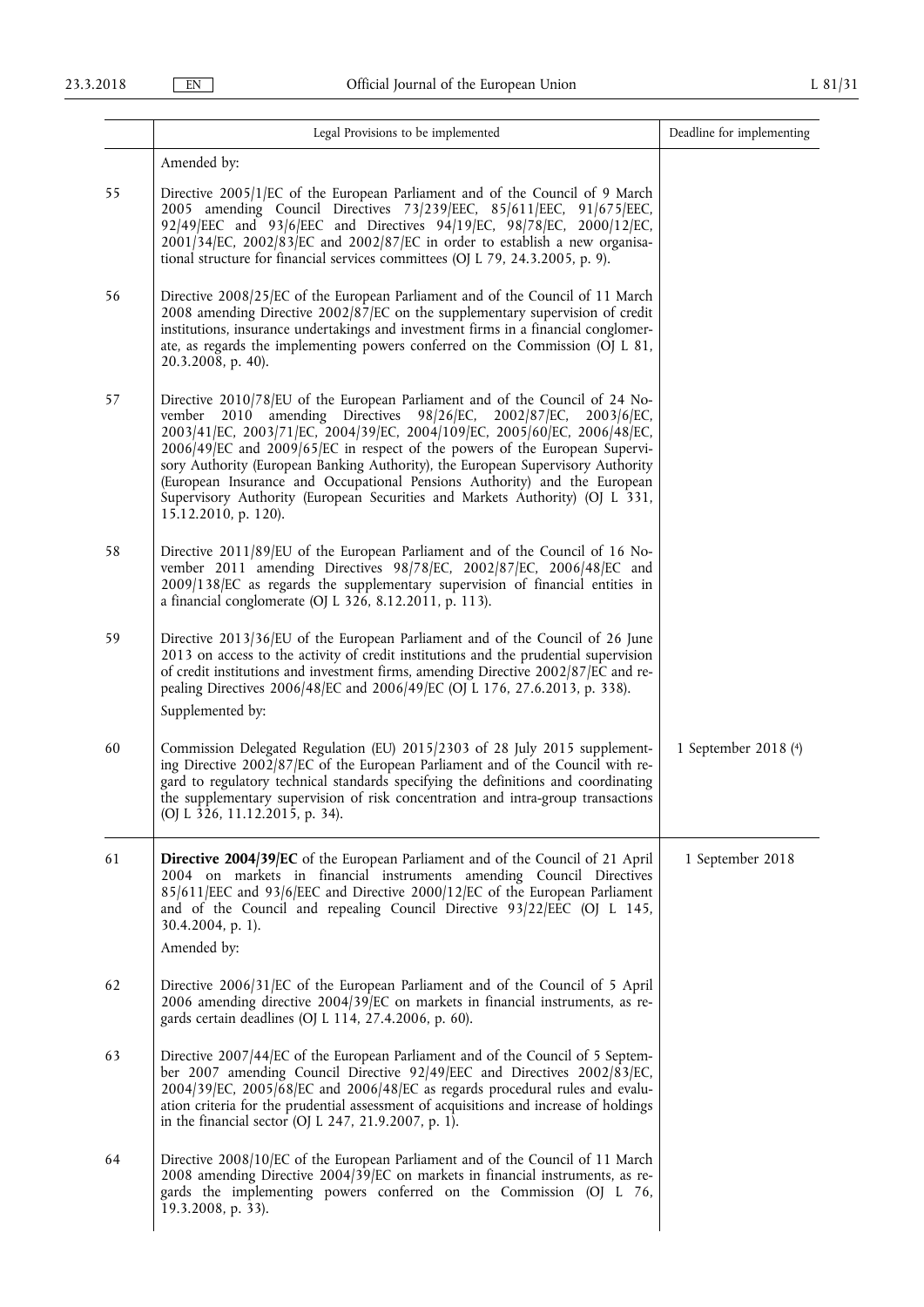|    | Legal Provisions to be implemented                                                                                                                                                                                                                                                                                                                                                                                                                                                                                                                                                                                | Deadline for implementing |
|----|-------------------------------------------------------------------------------------------------------------------------------------------------------------------------------------------------------------------------------------------------------------------------------------------------------------------------------------------------------------------------------------------------------------------------------------------------------------------------------------------------------------------------------------------------------------------------------------------------------------------|---------------------------|
| 65 | Directive 2010/78/EU of the European Parliament and of the Council of 24 No-<br>2010 amending Directives 98/26/EC, 2002/87/EC,<br>$2003/6$ /EC,<br>vember<br>2003/41/EC, 2003/71/EC, 2004/39/EC, 2004/109/EC, 2005/60/EC, 2006/48/EC,<br>2006/49/EC, and 2009/65/EC in respect of the powers of the European Supervi-<br>sory Authority (European Banking Authority), the European Supervisory Authority<br>(European Insurance and Occupational Pensions Authority) and the European<br>Supervisory Authority (European Securities and Markets Authority) (OJ L 331,<br>15.12.2010, p. 120).<br>Supplemented by: |                           |
| 66 | Commission Regulation (EC) No 1287/2006 of 10 August 2006 implementing Di-<br>rective 2004/39/EC of the European Parliament and of the Council as regards re-<br>cord-keeping obligations for investment firms, transaction reporting, market trans-<br>parency, admission of financial instruments to trading, and defined terms for the<br>purposes of that Directive (OJ L 241, 2.9.2006, p. 1).                                                                                                                                                                                                               | 1 September 2018          |
| 67 | Commission Directive 2006/73/EC of 10 August 2006 implementing Directive<br>2004/39/EC of the European Parliament and of the Council as regards organisa-<br>tional requirements and operating conditions for investment firms and defined<br>terms for the purposes of that Directive (OJ L 241, 2.9.2006, p. 26).                                                                                                                                                                                                                                                                                               | 1 September 2018          |
| 68 | Directive 2007/64/EC of the European Parliament and of the Council of 13 No-<br>vember 2007 on payment services in the internal market amending Directives<br>97/7/EC, 2002/65/EC, 2005/60/EC and 2006/48/EC and repealing Directive<br>97/5/EC (OJ L 319, 5.12.2007, p. 1).<br>Amended by:                                                                                                                                                                                                                                                                                                                       | 1 September 2016          |
| 69 | Directive 2009/111/EC of the European Parliament and of the Council of 16 Sep-<br>tember 2009 amending Directives 2006/48/EC, 2006/49/EC and 2007/64/EC as<br>regards banks affiliated to central institutions, certain own funds items, large expo-<br>sures, supervisory arrangements, and crisis management (OJ L 302, 17.11.2009,<br>p. 97).                                                                                                                                                                                                                                                                  |                           |
| 70 | Directive 2013/36/EU of the European Parliament and of the Council of 26 June<br>2013 on access to the activity of credit institutions and the prudential supervision<br>of credit institutions and investment firms, amending Directive 2002/87/EC and re-<br>pealing Directives 2006/48/EC and 2006/49/EC Text with EEA relevance (OJ L 176,<br>27.6.2013, p. 338).                                                                                                                                                                                                                                             | 1 September 2017 $(3)$    |
| 71 | Regulation (EC) No 924/2009 of the European Parliament and of the Council of<br>16 September 2009 on cross-border payments in the Community and repealing<br>Regulation (EC) No 2560/2001 (OJ L 266, 9.10.2009, p. 11).<br>Amended by:                                                                                                                                                                                                                                                                                                                                                                            | 1 September 2018          |
| 72 | Regulation (EU) No 260/2012 of the European Parliament and of the Council of<br>14 March 2012 establishing technical and business requirements for credit trans-<br>fers and direct debits in euro and amending Regulation (EC) No 924/2009 (OJ L 94,<br>30.3.2012, p. 22).                                                                                                                                                                                                                                                                                                                                       | 1 September 2018 (1)      |
| 73 | Directive 2009/110/EC of the European Parliament and of the Council of 16 Sep-<br>tember 2009 on the taking up, pursuit and prudential supervision of the business<br>of electronic money institutions amending Directives 2005/60/EC and 2006/48/EC<br>and repealing Directive 2000/46/EC (OJ L 267, 10.10.2009, p. 7).                                                                                                                                                                                                                                                                                          | 1 September 2016          |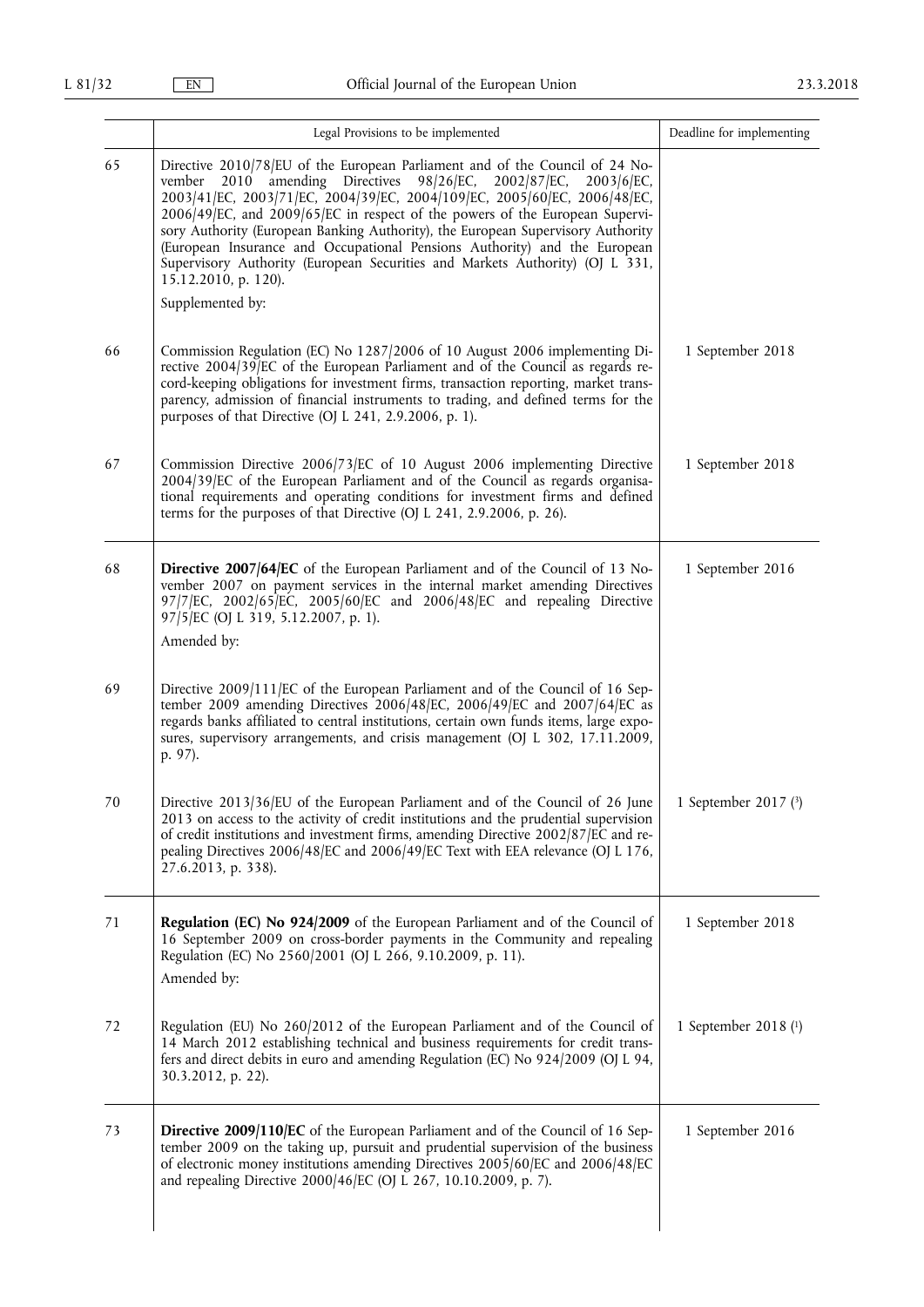|    | Legal Provisions to be implemented                                                                                                                                                                                                                                                                                                                                                                                                                                                                             | Deadline for implementing |
|----|----------------------------------------------------------------------------------------------------------------------------------------------------------------------------------------------------------------------------------------------------------------------------------------------------------------------------------------------------------------------------------------------------------------------------------------------------------------------------------------------------------------|---------------------------|
| 74 | Amended by:<br>Directive 2013/36/EU of the European Parliament and of the Council of 26 June<br>2013 on access to the activity of credit institutions and the prudential supervision<br>of credit institutions and investment firms, amending Directive 2002/87/EC and re-<br>pealing Directives 2006/48/EC and 2006/49/EC (OJ L 176, 27.6.2013, p. 338).                                                                                                                                                      | 1 September 2017 (3)      |
| 75 | Directive (EU) 2015/2366 of the European Parliament and of the Council of 25 No-<br>vember 2015 on payment services in the internal market, amending Directives<br>2002/65/EC, 2009/110/EC and 2013/36/EU and Regulation (EU) No 1093/2010,<br>and repealing Directive 2007/64/EC (OJ L 337, 23.12.2015, p. 35).                                                                                                                                                                                               | 30 September 2018 (4)     |
| 76 | Regulation (EU) No 1093/2010 of the European Parliament and of the Council<br>of 24 November 2010 establishing a European Supervisory Authority (European<br>Banking Authority), amending Decision No 716/2009/EC and repealing Commis-<br>sion Decision 2009/78/EC (OJ L 331, 15.12.2010, p. 12).<br>Amended by:                                                                                                                                                                                              | 1 September 2016          |
| 77 | Regulation (EU) No 1022/2013 of the European Parliament and of the Council of<br>22 October 2013 amending Regulation (EU) No 1093/2010 establishing a Euro-<br>pean Supervisory Authority (European Banking Authority) as regards the conferral<br>of specific tasks on the European Central Bank pursuant to Council Regulation<br>(EU) No 1024/2013 (OJ L 287, 29.10.2013, p. 5).                                                                                                                            |                           |
| 78 | Directive 2014/17/EU of the European Parliament and of the Council of 4 Febru-<br>ary 2014 on credit agreements for consumers relating to residential immovable<br>property and amending Directives 2008/48/EC and 2013/36/EU and Regulation<br>(EU) No 1093/2010 (OJ L 60, 28.2.2014, p. 34).                                                                                                                                                                                                                 |                           |
| 79 | Directive 2014/59/EU of the European Parliament and of the Council of 15 May<br>2014 establishing a framework for the recovery and resolution of credit institu-<br>tions and investment firms and amending Council Directive 82/891/EEC, and Di-<br>rectives 2001/24/EC, 2002/47/EC, 2004/25/EC, 2005/56/EC, 2007/36/EC,<br>2011/35/EU, 2012/30/EU and 2013/36/EU, and Regulations (EU) No 1093/2010<br>and (EU) No 648/2012, of the European Parliament and of the Council (OJ L 173,<br>12.6.2014, p. 190). | 1 September 2018 (3)      |
| 80 | Directive (EU) 2015/2366 of the European Parliament and of the Council of 25 No-<br>vember 2015 on payment services in the internal market, amending Directives<br>2002/65/EC, 2009/110/EC and 2013/36/EU and Regulation (EU) No 1093/2010,<br>and repealing Directive 2007/64/EC (OJ L 337, 23.12.2015, p. 35).                                                                                                                                                                                               |                           |
| 81 | Regulation (EU) No 1095/2010 of the European Parliament and of the Council<br>of 24 November 2010 establishing a European Supervisory Authority (European<br>Securities and Markets Authority), amending Decision No 716/2009/EC and re-<br>pealing Commission Decision 2009/77/EC (OJ L 331, 15.12.2010, p. 84).<br>Amended by:                                                                                                                                                                               | 1 September 2016          |
| 82 | Directive 2011/61/EU of the European Parliament and of the Council of 8 June<br>2011 on Alternative Investment Fund Managers and amending Directives<br>2003/41/EC and 2009/65/EC and Regulations (EC) No 1060/2009 and (EU)<br>No 1095/2010 (OJ L 174, 1.7.2011, p. 1).                                                                                                                                                                                                                                       |                           |
| 83 | Regulation (EU) No 258/2014 of the European Parliament and of the Council of<br>3 April 2014 establishing a Union programme to support specific activities in the<br>field of financial reporting and auditing for the period of 2014-20 and repealing<br>Decision No 716/2009/EC (OJ L 105, 8.4.2014, p. 1).                                                                                                                                                                                                  |                           |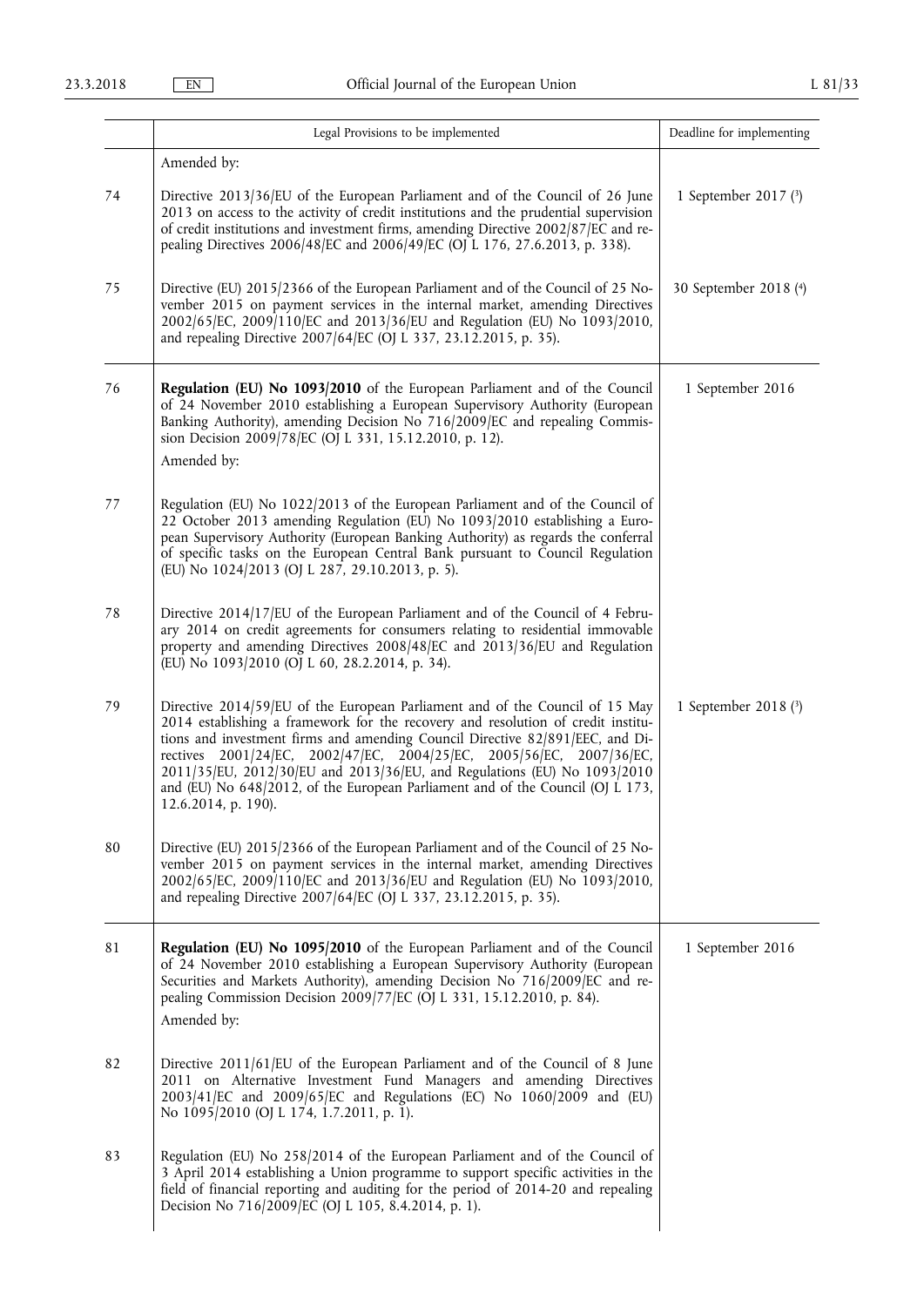|    | Legal Provisions to be implemented                                                                                                                                                                                                                                                                                                                                                                                                                                                                                                                                                                                       | Deadline for implementing |
|----|--------------------------------------------------------------------------------------------------------------------------------------------------------------------------------------------------------------------------------------------------------------------------------------------------------------------------------------------------------------------------------------------------------------------------------------------------------------------------------------------------------------------------------------------------------------------------------------------------------------------------|---------------------------|
| 84 | Directive 2014/51/EU of the European Parliament and of the Council of 16 April<br>2014 amending Directives 2003/71/EC and 2009/138/EC and Regulations (EC)<br>No 1060/2009, (EU) No 1094/2010 and (EU) No 1095/2010 in respect of the<br>powers of the European Supervisory Authority (European Insurance and Occupa-<br>tional Pensions Authority) and the European Supervisory Authority (European Se-<br>curities and Markets Authority) (OJ L 153, 22.5.2014, p. 1).                                                                                                                                                 |                           |
| 85 | <b>Directive 2010/78/EU</b> of the European Parliament and of the Council amending<br>$2002/87$ /EC, $2003/6$ /EC, $2003/41$ /EC,<br>2003/71/EC,<br>Directives<br>98/26/EC,<br>2004/109/EC,<br>$2005/60$ /EC, $2006/48$ /EC,<br>2004/39/EC,<br>2006/49/EC,<br>and<br>2009/65/EC in respect of the powers of the European Supervisory Authority<br>(European Banking Authority), the European Supervisory Authority (European In-<br>surance and Occupational Pensions Authority) and the European Supervisory<br>Authority (European Securities and Markets Authority) (OJ L 331, 15.12.2010,<br>p. 120).<br>Amended by: | 1 September 2016          |
| 86 | Directive 2013/36/EU of the European Parliament and of the Council of 26 June<br>2013 on access to the activity of credit institutions and the prudential supervision<br>of credit institutions and investment firms, amending Directive 2002/87/EC and re-<br>pealing Directives 2006/48/EC and 2006/49/EC (OJ L 176, 27.6.2013, p. 338).                                                                                                                                                                                                                                                                               | 1 September 2017 (3)      |
| 87 | Directive 2014/65/EU of the European Parliament and of the Council of 15 May<br>2014 on markets in financial instruments and amending Directive 2002/92/EC<br>and Directive 2011/61/EU (OJ L 173, 12.6.2014, p. 349).                                                                                                                                                                                                                                                                                                                                                                                                    | 31 December 2020 (3)      |
| 88 | Regulation (EU) No 260/2012 of the European Parliament and of the Council of<br>14 March 2012 establishing technical and business requirements for credit trans-<br>fers and direct debits in euro and amending Regulation (EC) No 924/2009 (OJ L 94,<br>30.3.2012, p. 22).<br>Amended by:                                                                                                                                                                                                                                                                                                                               | 1 April 2018 (2)          |
| 89 | Regulation (EU) No 248/2014 of the European Parliament and of the Council of<br>26 February 2014 amending Regulation (EU) No 260/2012 as regards the migra-<br>tion to Union-wide credit transfers and direct debits (OJ L 84, 20.3.2014, p. 1).                                                                                                                                                                                                                                                                                                                                                                         |                           |
| 90 | Regulation (EU) No 648/2012 of the European Parliament and of the Council of<br>4 July 2012 on OTC derivatives, central counterparties and trade repositories,<br>(OJ L 201, 27.7.2012, p. 1).<br>Amended by:                                                                                                                                                                                                                                                                                                                                                                                                            | 30 September 2019 (3)     |
| 91 | Regulation (EU) No 575/2013 of the European Parliament and of the Council of<br>26 June 2013 on prudential requirements for credit institutions and investment<br>firms and amending Regulation (EU) No 648/2012 (OJ L 176, 27.6.2013, p. 1).                                                                                                                                                                                                                                                                                                                                                                            |                           |
| 92 | Commission Delegated Regulation (EU) No 1002/2013 of 12 July 2013 amending<br>Regulation (EU) No 648/2012 of the European Parliament and of the Council on<br>OTC derivatives, central counterparties and trade repositories with regard to the<br>list of exempted entities (OJ L 279, 19.10.2013, p. 2).                                                                                                                                                                                                                                                                                                               |                           |
| 93 | Directive 2014/59/EU of the European Parliament and of the Council of 15 May<br>2014 establishing a framework for the recovery and resolution of credit institu-<br>tions and investment firms and amending Council Directive 82/891/EEC, and Di-<br>rectives 2001/24/EC, 2002/47/EC, 2004/25/EC, 2005/56/EC, 2007/36/EC,<br>2011/35/EU, 2012/30/EU and 2013/36/EU, and Regulations (EU) No 1093/2010<br>and (EU) No 648/2012, of the European Parliament and of the Council (OJ L 173,<br>12.6.2014, p. 190).                                                                                                           |                           |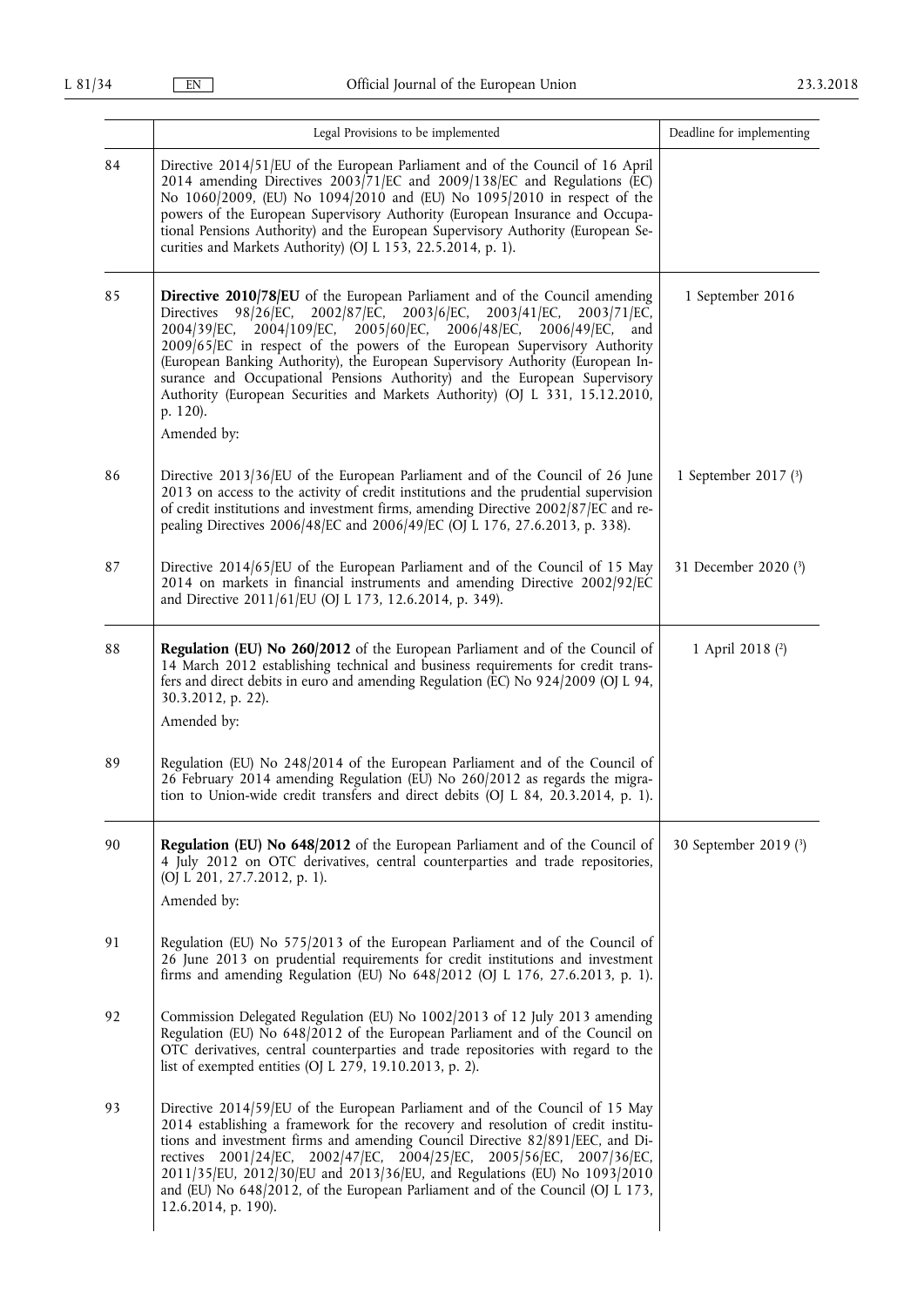|     | Legal Provisions to be implemented                                                                                                                                                                                                                                                                                                                                                                                                                                                        | Deadline for implementing |
|-----|-------------------------------------------------------------------------------------------------------------------------------------------------------------------------------------------------------------------------------------------------------------------------------------------------------------------------------------------------------------------------------------------------------------------------------------------------------------------------------------------|---------------------------|
| 94  | Regulation (EU) No 600/2014 of the European Parliament and of the Council of<br>15 May 2014 on markets in financial instruments and amending Regulation (EU)<br>No 648/2012 (OJ L 173, 12.6.2014, p. 84).                                                                                                                                                                                                                                                                                 |                           |
| 95  | Directive 2015/849/EU of the European Parliament and of the Council of 20 May<br>2015 on the prevention of the use of the financial system for the purposes of<br>money laundering or terrorist financing, amending Regulation (EU) No 648/2012<br>of the European Parliament and of the Council, and repealing Directive<br>2005/60/EC of the European Parliament and of the Council and Commission Di-<br>rective 2006/70/EC (OJ L 141, 5.6.2015, p. 73).                               |                           |
| 96  | Commission Delegated Regulation (EU) 2015/1515 of 5 June 2015 amending<br>Regulation (EU) No 648/2012 of the European Parliament and of the Council as<br>regards the extension of the transitional periods related to pension scheme arrange-<br>ments (OJ L 239, 15.9.2015, p. 63).                                                                                                                                                                                                     | 30 September 2019 (4)     |
| 97  | Regulation (EU) 2015/2365 of the European Parliament and of the Council of<br>25 November 2015 on transparency of securities financing transactions and of re-<br>use and amending Regulation (EU) No 648/2012 (OJ L 337, 23.12.2015, p. 1).<br>Supplemented by:                                                                                                                                                                                                                          | 30 September 2019 (4)     |
| 98  | Commission Implementing Regulation (EU) No 1247/2012 of 19 December 2012<br>laying down implementing technical standards with regard to the format and fre-<br>quency of trade reports to trade repositories according to Regulation (EU)<br>No 648/2012 of the European Parliament and of the Council on OTC derivatives,<br>central counterparties and trade repositories, (OJ L 352, 21.12.2012, p. 20).                                                                               |                           |
| 99  | Commission Implementing Regulation (EU) No 1248/2012 of 19 December 2012<br>laying down implementing technical standards with regard to the format of appli-<br>cations for registration of trade repositories according to Regulation (EU)<br>No 648/2012 of the European Parliament and of the Council on OTC derivatives,<br>central counterparties and trade repositories (OJ L 352, 21.12.2012, p. 30).                                                                              |                           |
| 100 | Commission Implementing Regulation (EU) No 1249/2012 of 19 December 2012<br>laying down implementing technical standards with regard to the format of the re-<br>cords to be maintained by central counterparties according to Regulation (EU)<br>No 648/2012 of the European Parliament and of the Council on OTC derivatives,<br>central counterparties and trade repositories (OJ L 352, 21.12.2012, p. 32).                                                                           |                           |
| 101 | Commission Delegated Regulation (EU) No 148/2013 of 19 December 2012 sup-<br>plementing Regulation (EU) No 648/2012 of the European Parliament and of the<br>Council on OTC derivatives, central counterparties and trade repositories with re-<br>gard to regulatory technical standards on the minimum details of the data to be re-<br>ported to trade repositories (OJ L 52, 23.2.2013, p. 1).                                                                                        |                           |
| 102 | Commission Delegated Regulation (EU) No 149/2013 of 19 December 2012 sup-<br>plementing Regulation (EU) No 648/2012 of the European Parliament and of the<br>Council with regard to regulatory technical standards on indirect clearing arrange-<br>ments, the clearing obligation, the public register, access to a trading venue, non-<br>financial counterparties, and risk mitigation techniques for OTC derivatives con-<br>tracts not cleared by a CCP (OJ L 52, 23.2.2013, p. 11). |                           |
| 103 | Commission Delegated Regulation (EU) No 150/2013 of 19 December 2012 sup-<br>plementing Regulation (EU) No 648/2012 of the European Parliament and of the<br>Council on OTC derivatives, central counterparties and trade repositories with re-<br>gard to regulatory technical standards specifying the details of the application for<br>registration as a trade repository (OJ L 52, 23.2.2013, p. 25).                                                                                |                           |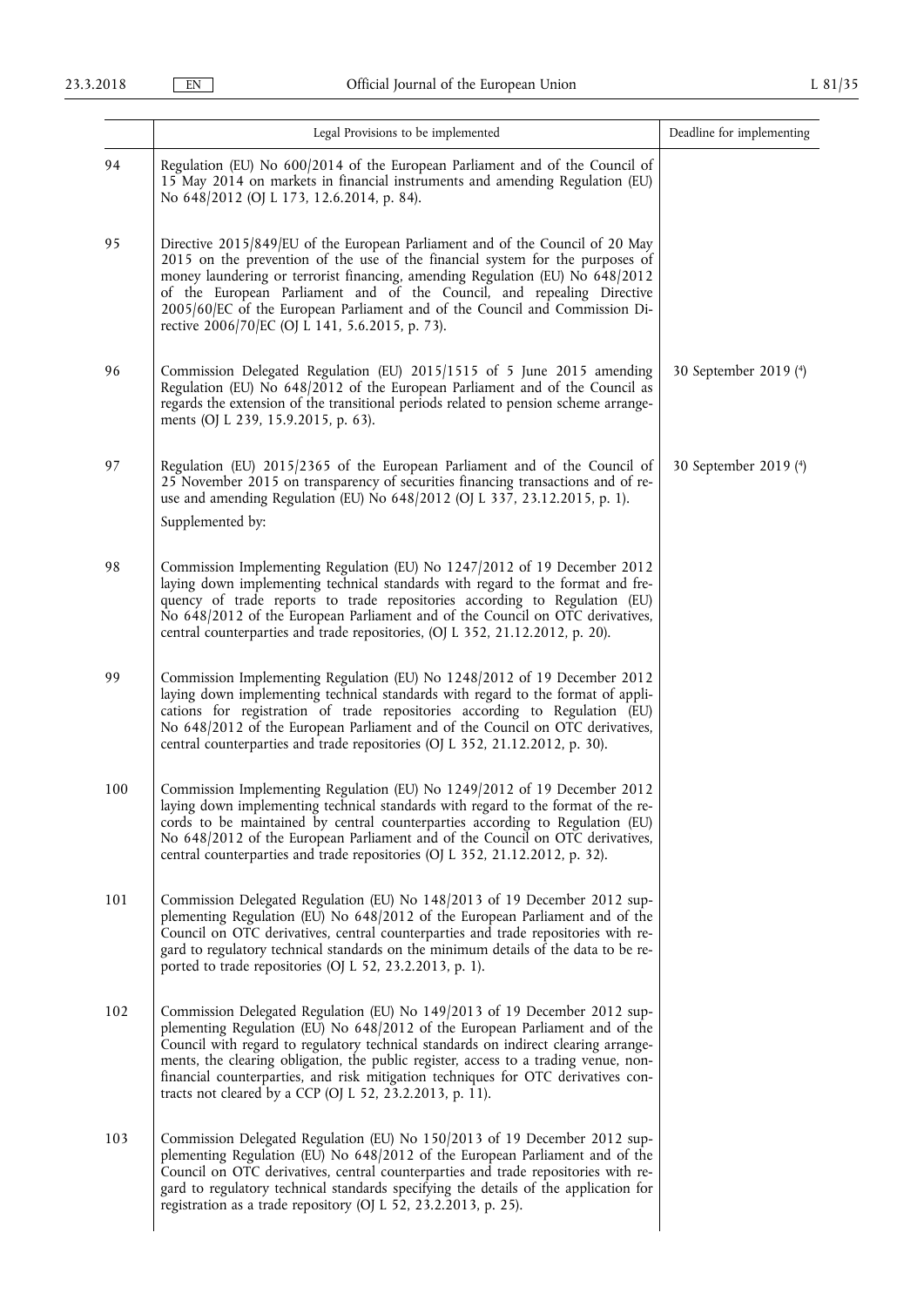|     | Legal Provisions to be implemented                                                                                                                                                                                                                                                                                                                                                                                                                                                     | Deadline for implementing |
|-----|----------------------------------------------------------------------------------------------------------------------------------------------------------------------------------------------------------------------------------------------------------------------------------------------------------------------------------------------------------------------------------------------------------------------------------------------------------------------------------------|---------------------------|
| 104 | Commission Delegated Regulation (EU) No 151/2013 of 19 December 2012 sup-<br>plementing Regulation (EU) No 648/2012 of the European Parliament and of the<br>Council on OTC derivatives, central counterparties and trade repositories, with re-<br>gard to regulatory technical standards specifying the data to be published and<br>made available by trade repositories and operational standards for aggregating,<br>comparing and accessing the data (OJ L 52, 23.2.2013, p. 33). |                           |
| 105 | Commission Delegated Regulation (EU) No 152/2013 of 19 December 2012 sup-<br>plementing Regulation (EU) No 648/2012 of the European Parliament and of the<br>Council with regard to regulatory technical standards on capital requirements for<br>central counterparties (OJ L 52, 23.2.2013, p. 37).                                                                                                                                                                                  |                           |
| 106 | Commission Delegated Regulation (EU) No 153/2013 of 19 December 2012 sup-<br>plementing Regulation (EU) No 648/2012 of the European Parliament and of the<br>Council with regard to regulatory technical standards on requirements for central<br>counterparties (OJ L 52, 23.2.2013, p. 41).                                                                                                                                                                                          |                           |
| 107 | Commission Delegated Regulation (EU) No 876/2013 of 28 May 2013 supple-<br>menting Regulation (EU) No 648/2012 of the European Parliament and of the<br>Council with regard to regulatory technical standards on colleges for central coun-<br>terparties (OJ L 244, 13.9.2013, p. 19).                                                                                                                                                                                                |                           |
| 108 | Commission Delegated Regulation (EU) No 285/2014 of 13 February 2014 sup-<br>plementing Regulation (EU) No 648/2012 of the European Parliament and of the<br>Council with regard to regulatory technical standards on direct, substantial and<br>foreseeable effect of contracts within the Union and to prevent the evasion of rules<br>and obligations (OJ L 85, 21.3.2014, p. 1).                                                                                                   |                           |
| 109 | Commission Implementing Regulation (EU) No 484/2014 of 12 May 2014 laying<br>down implementing technical standards with regard to the hypothetical capital of<br>a central counterparty according to Regulation (EU) No 648/2012 of the European<br>Parliament and of the Council (OJ L 138, 13.5.2014, p. 57).                                                                                                                                                                        |                           |
| 110 | Commission Implementing Regulation (EU) 2015/880 of 4 June 2015 on the ex-<br>tension of the transitional periods related to own funds requirements for exposures<br>to central counterparties set out in Regulations (EU) No 575/2013 and (EU)<br>No 648/2012 of the European Parliament and of the Council (OJ L 143, 9.6.2015,<br>p. 7).                                                                                                                                            |                           |
| 111 | Commission Delegated Regulation (EU) 2015/2205 of 6 August 2015 supplement-<br>ing Regulation (EU) No 648/2012 of the European Parliament and of the Council<br>with regard to regulatory technical standards on the clearing obligation (OJ L 314,<br>1.12.2015, p. 13).                                                                                                                                                                                                              | 30 September 2019 (4)     |
| 112 | Commission Delegated Regulation (EU) 2016/592 of 1 March 2016 supplementing<br>Regulation (EU) No 648/2012 of the European Parliament and of the Council with<br>regard to regulatory technical standards on the clearing obligation (OJ L 103,<br>19.4.2016, p. 5).                                                                                                                                                                                                                   | 30 September 2019 (4)     |
| 113 | Regulation (EU) No 575/2013 of the European Parliament and of the Council of<br>26 June 2013 on prudential requirements for credit institutions and investment<br>firms and amending Regulation (EU) No 648/2012 (OJ L 176, 27.6.2013, p. 1).<br>Amended by:                                                                                                                                                                                                                           | 1 September 2017 (1)      |
| 114 | Commission Delegated Regulation (EU) 2015/62 of 10 October 2014 amending<br>Regulation (EU) No 575/2013 of the European Parliament and of the Council with<br>regard to the leverage ratio (OJ L 11, 17.1.2015, p. 37).                                                                                                                                                                                                                                                                |                           |
|     |                                                                                                                                                                                                                                                                                                                                                                                                                                                                                        |                           |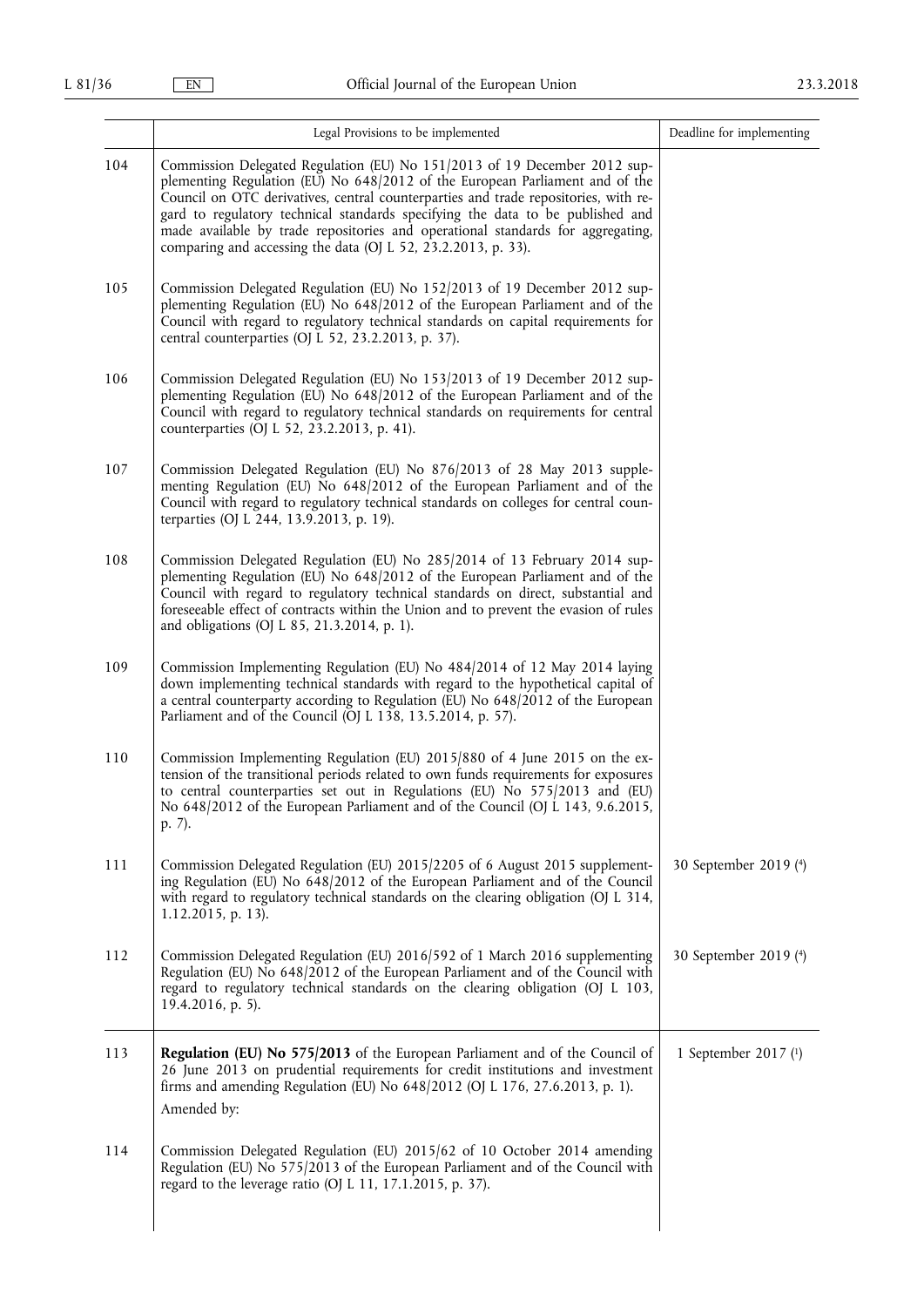|     | Legal Provisions to be implemented                                                                                                                                                                                                                                                                                                                                                                                                          | Deadline for implementing |
|-----|---------------------------------------------------------------------------------------------------------------------------------------------------------------------------------------------------------------------------------------------------------------------------------------------------------------------------------------------------------------------------------------------------------------------------------------------|---------------------------|
|     | Supplemented by:                                                                                                                                                                                                                                                                                                                                                                                                                            |                           |
| 115 | Commission Implementing Regulation (EU) No 1423/2013 of 20 December 2013<br>laying down implementing technical standards with regard to disclosure of own<br>funds requirements for institutions according to Regulation (EU) No 575/2013 of<br>the European Parliament and of the Council (OJ L 355, 31.12.2013, p. 60).                                                                                                                   | 1 September 2017 (2)      |
| 116 | Commission Delegated Regulation (EU) No 183/2014 of 20 December 2013 sup-<br>plementing Regulation (EU) No 575/2013 of the European Parliament and of the<br>Council on prudential requirements for credit institutions and investment firms,<br>with regard to regulatory technical standards for specifying the calculation of<br>specific and general credit risk adjustments (OJ L 57, 27.2.2014, p. 3).                                | 1 September 2017 (2)      |
| 117 | Commission Delegated Regulation (EU) No 241/2014 of 7 January 2014 supple-<br>menting Regulation (EU) No 575/2013 of the European Parliament and of the<br>Council with regard to regulatory technical standards for Own Funds requirements<br>for institutions (OJ L 74, 14.3.2014, p. 8).<br>Amended by:                                                                                                                                  | 1 September 2017 (2)      |
|     |                                                                                                                                                                                                                                                                                                                                                                                                                                             |                           |
| 118 | (1) Commission Delegated Regulation (EU) 2015/488 of 4 September 2014<br>amending Delegated Regulation (EU) No 241/2014 as regards own funds re-<br>quirements for firms based on fixed overheads (OJ L 78, 24.3.2015, p. 1)                                                                                                                                                                                                                | 1 September 2017 (3)      |
| 119 | (2) Commission Delegated Regulation (EU) 2015/850 of 30 January 2015 amend-<br>ing Delegated Regulation (EU) No 241/2014 supplementing Regulation (EU)<br>No 575/2013 of the European Parliament and of the Council with regard<br>to regulatory technical standards for Own Funds requirements for institutions<br>(OJ L 135, 2.6.2015, p. 1)                                                                                              | 1 September 2017 (3)      |
| 120 | (3) Commission Delegated Regulation (EU) 2015/923 of 11.3.2015 amending<br>Delegated Regulation (EU) No 241/2014 supplementing Regulation (EU)<br>No 575/2013 of the European Parliament and of the Council with regard to<br>regulatory technical standards for Own Funds requirements for institutions<br>(OJ L 150, 17.6.2015, p. 1).                                                                                                    | 1 September 2017 $(3)$    |
| 121 | Commission Delegated Regulation (EU) No 342/2014 of 21 January 2014 supple-<br>menting Directive 2002/87/EC of the European Parliament and of the Council and<br>Regulation (EU) No 575/2013 of the European Parliament and of the Council with<br>regard to regulatory technical standards for the application of the calculation meth-<br>ods of capital adequacy requirements for financial conglomerates (OJ L 100,<br>3.4.2014, p. 1). | 1 September 2017 (2)      |
| 122 | Commission Delegated Regulation (EU) No 523/2014 of 12 March 2014 supple-<br>menting Regulation (EU) No 575/2013 of the European Parliament and of the<br>Council with regard to regulatory technical standards for determining what consti-<br>tutes the close correspondence between the value of an institution's covered bonds<br>and the value of the institution's assets $(OJ L 148, 20.5.2014, p. 4)$ .                             | 1 September 2017 (2)      |
| 123 | Commission Delegated Regulation (EU) No 525/2014 of 12 March 2014 supple-<br>menting Regulation (EU) No 575/2013 of the European Parliament and of the<br>Council with regard to regulatory technical standards for the definition of market<br>(OJ L 148, 20.5.2014, p. 15).                                                                                                                                                               | 1 September 2017 (2)      |
| 124 | Commission Delegated Regulation (EU) No 526/2014 of 12 March 2014 supple-<br>menting Regulation (EU) No 575/2013 of the European Parliament and of the<br>Council with regard to regulatory technical standards for determining proxy spread<br>and limited smaller portfolios for credit valuation adjustment risk (OJ L 148,<br>20.5.2014, p. 17).                                                                                        | 1 September 2017 (2)      |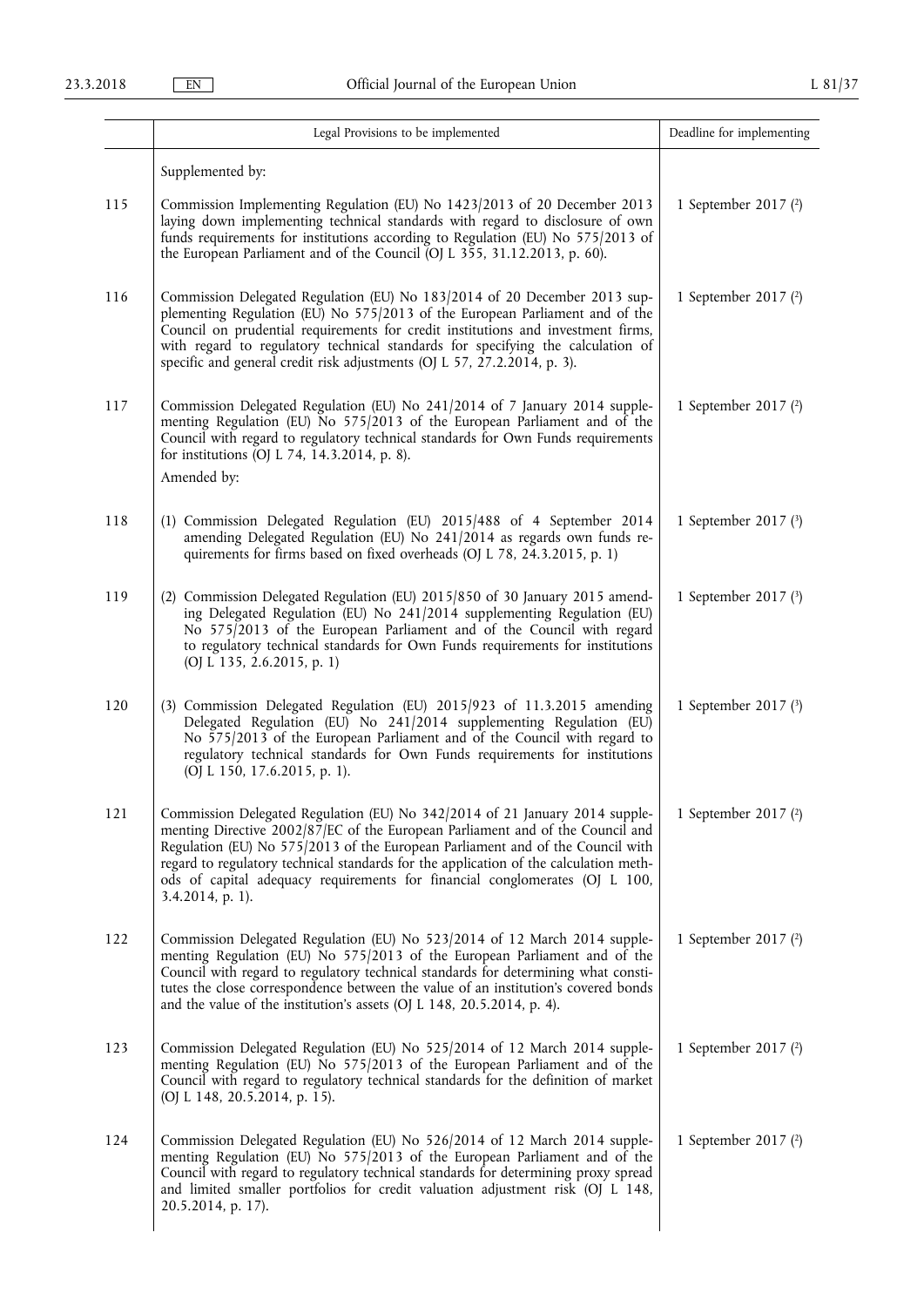|     | Legal Provisions to be implemented                                                                                                                                                                                                                                                                                                                                                                                                           | Deadline for implementing |
|-----|----------------------------------------------------------------------------------------------------------------------------------------------------------------------------------------------------------------------------------------------------------------------------------------------------------------------------------------------------------------------------------------------------------------------------------------------|---------------------------|
| 125 | Commission Delegated Regulation (EU) No 528/2014 of 12 March 2014 supple-<br>menting Regulation (EU) No 575/2013 of the European Parliament and of the<br>Council with regard to regulatory technical standards for non-delta risk of options<br>in the standardised market risk approach (OJ L 148, 20.5.2014, p. 29).                                                                                                                      | 1 September 2017 (2)      |
| 126 | Commission Delegated Regulation (EU) No 529/2014 of 12 March 2014 supple-<br>menting Regulation (EU) No 575/2013 of the European Parliament and of the<br>Council with regard to regulatory technical standards for assessing the materiality<br>of extensions and changes of the Internal Ratings Based Approach and the Ad-<br>vanced Measurement Approach (OJ L 148, 20.5.2014, p. 36).<br>Amended by:                                    | 1 September 2017 (2)      |
| 127 | Commission Delegated Regulation (EU) 2015/942 of 4 March 2015 amending<br>Delegated Regulation (EU) No 529/2014 supplementing Regulation (EU)<br>No 575/2013 of the European Parliament and of the Council as regards regulatory<br>technical standards for assessing the materiality of extensions and changes of inter-<br>nal approaches when calculating own funds requirements for market risk (OJ L 154,<br>19.6.2015, p. 1).          | 30 September 2017 (4)     |
| 128 | Commission Delegated Regulation (EU) No 625/2014 of 13 March 2014 supple-<br>menting Regulation (EU) No 575/2013 of the European Parliament and of the<br>Council by way of regulatory technical standards specifying the requirements for<br>investor, sponsor, original lenders and originator institutions relating to exposures<br>to transferred credit risk (OJ L 174, 13.6.2014, p. 16).                                              | 1 September 2017 (2)      |
| 129 | Commission Implementing Regulation (EU) No 680/2014 of 16 April 2014 laying<br>down implementing technical standards with regard to supervisory reporting of in-<br>stitutions according to Regulation (EU) No 575/2013 of the European Parliament<br>and of the Council (OJ L 191, 28.6.2014, p. 1).<br>Amended by:                                                                                                                         | 1 September 2017 (2)      |
| 130 | (1) Commission Implementing Regulation (EU) 2015/79 of 18 December 2014<br>amending Implementing Regulation (EU) No 680/2014 laying down imple-<br>menting technical standards with regard to supervisory reporting of institu-<br>tions according to Regulation (EU) No 575/2013 of the European Parliament<br>and of the Council as regards asset encumbrance, single data point model and<br>validation rules (OJ L 14, 21.1.2015, p. 1). | 1 September 2017 $(3)$    |
| 131 | (2) Commission Implementing Regulation (EU) 2015/227 of 9 January 2015<br>amending Implementing Regulation (EU) No 680/2014 laying down imple-<br>menting technical standards with regard to supervisory reporting of institu-<br>tions according to Regulation (EU) No 575/2013 of the European Parliament<br>and of the Council (OJ L 48, 20.2.2015, p. 1).                                                                                | 1 September 2017 (3)      |
| 132 | (3) Commission Implementing Regulation (EU) 2015/1278 of 9 July 2015 amend-<br>ing Implementing Regulation (EU) No 680/2014 laying down implementing<br>technical standards with regard to supervisory reporting of institutions as re-<br>gards instructions, templates and definitions (OJ L 205, 31.7.2015, p. 1).                                                                                                                        | 30 September 2017 (4)     |
| 133 | (4) Commission Implementing Regulation (EU) 2016/322 of 10 February 2016<br>amending Implementing Regulation (EU) No 680/2014 laying down imple-<br>menting technical standards with regard to supervisory reporting of institu-<br>tions of the liquidity coverage requirement (OJ $\overline{L}$ 64, 10.3.2016, p. 1).                                                                                                                     | 30 September 2017 (4)     |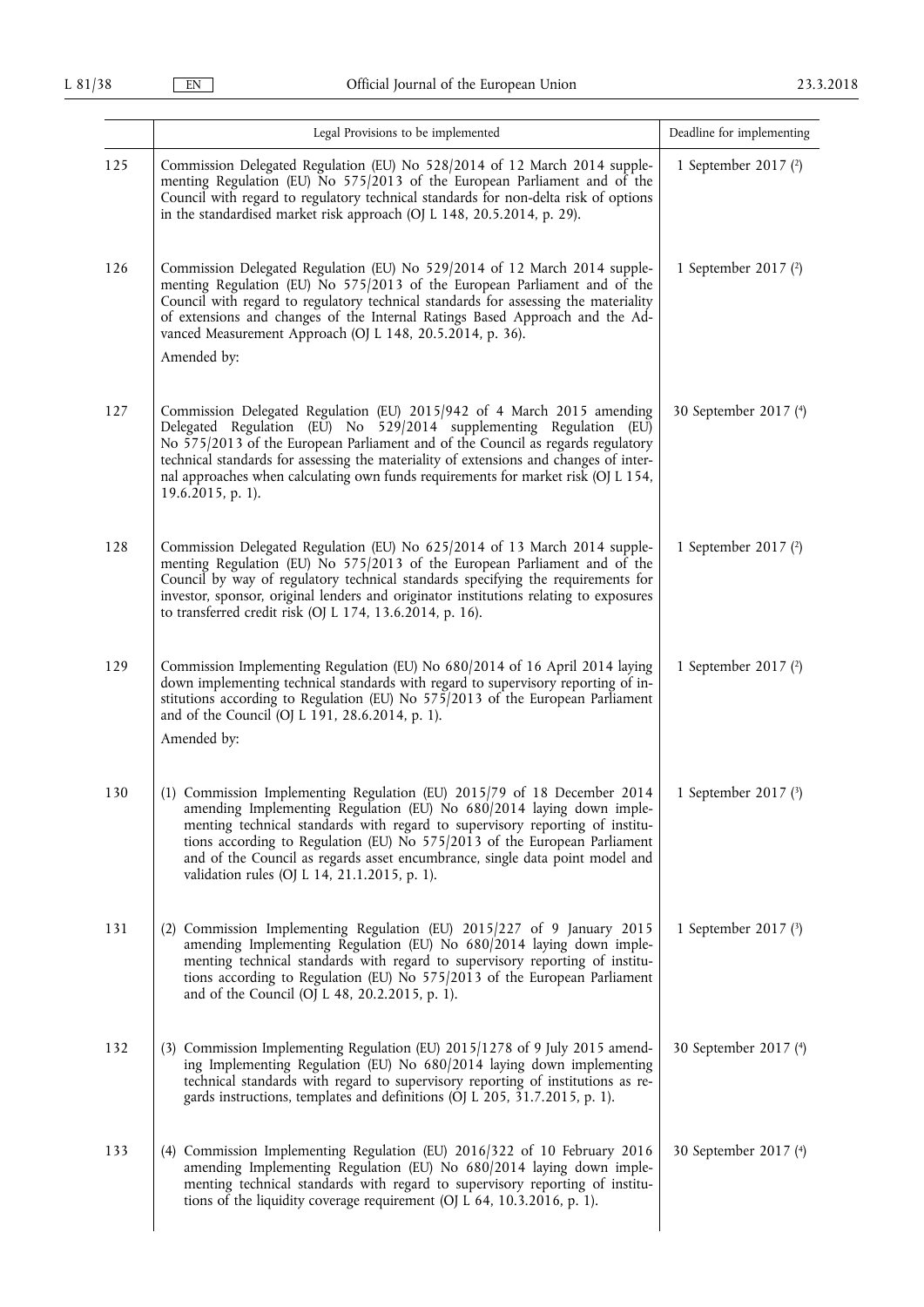|     | Legal Provisions to be implemented                                                                                                                                                                                                                                                                                                                                                                                      | Deadline for implementing |
|-----|-------------------------------------------------------------------------------------------------------------------------------------------------------------------------------------------------------------------------------------------------------------------------------------------------------------------------------------------------------------------------------------------------------------------------|---------------------------|
| 134 | (5) Commission Implementing Regulation (EU) 2016/313 of 1 March 2016<br>amending Implementing Regulation (EU) No 680/2014 with regard to addit-<br>ional monitoring metrics for liquidity reporting (OJ L 60, 5.3.2016, p. 5).                                                                                                                                                                                          | 30 September 2017 (4)     |
| 135 | (6) Commission Implementing Regulation (EU) 2016/428 of 23 March 2016<br>amending Implementing Regulation (EU) No 680/2014 laying down imple-<br>menting technical standards with regard to supervisory reporting of institu-<br>tions as regards the reporting of the Leverage Ratio (OJ L 83, 31.3.2016, p. 1).                                                                                                       | 30 September 2017 (4)     |
| 136 | Commission Implementing Regulation (EU) No 602/2014 of 4 June 2014 laying<br>down implementing technical standards for facilitating the convergence of supervi-<br>sory practices with regard to the implementation of additional risk weights accord-<br>ing to Regulation (EU) No 575/2013 of the European Parliament and of the Coun-<br>cil (OJ L 166, 5.6.2014, p. 22).                                            | 1 September 2017 (2)      |
| 137 | Commission Implementing Regulation (EU) No 945/2014 of 4 September 2014<br>laying down implementing technical standards with regard to relevant appropri-<br>ately diversified indices according to Regulation (EU) No 575/2013 of the Euro-<br>pean Parliament and of the Council (OJ L 265, 5.9.2014, p. 3).                                                                                                          | 1 September 2017 (3)      |
| 138 | Commission Implementing Regulation (EU) No 1030/2014 of 29 September 2014<br>laying down implementing technical standards with regard to the uniform formats<br>and date for the disclosure of the values used to identify global systemically im-<br>portant institutions according to Regulation (EU) No $575/2013$ of the European<br>Parliament and of the Council (OJ L 284, 30.9.2014, p. 14).                    | 1 September 2017 (3)      |
| 139 | Commission Delegated Regulation (EU) No 1187/2014 of 2 October 2014 supple-<br>menting Regulation (EU) No 575/2013 of the European Parliament and of the<br>Council as regards regulatory technical standards for determining the overall expo-<br>sure to a client or a group of connected clients in respect of transactions with un-<br>derlying assets (OJ L 324, 7.11.2014, p. 1).                                 | 1 September 2017 (3)      |
| 140 | Commission Delegated Regulation (EU) 2015/61 of 10.10.2014 to supplement<br>Regulation (EU) No 575/2013 with regard to liquidity coverage requirement for<br>Credit Institutions (OJ L 11, 17.1.2015, p. 1).                                                                                                                                                                                                            | 1 September 2017 (3)      |
| 141 | Commission Delegated Regulation (EU) 2015/585 of 18 December 2014 supple-<br>menting Regulation (EU) No 575/2013 of the European Parliament and of the<br>Council with regard to regulatory technical standards for the specification of mar-<br>gin periods of risk (OJ L 98, 15.4.2015, p. 1).                                                                                                                        | 1 September 2017 (3)      |
| 142 | Commission Implementing Regulation (EU) 2015/233 of 13 February 2015 laying<br>down implementing technical standards with regard to currencies in which there is<br>an extremely narrow definition of central bank eligibility pursuant to Regulation<br>(EU) No 575/2013 of the European Parliament and of the Council (OJ L 39,<br>14.2.2015, p. 11).                                                                 | 1 September 2017 (3)      |
| 143 | Commission Implementing Regulation (EU) 2015/880 of 4 June 2015 on the ex-<br>tension of the transitional periods related to own funds requirements for exposures<br>to central counterparties set out in Regulations (EU) No 575/2013 and (EU)<br>No 648/2012 of the European Parliament and of the Council (OJ L 143, 9.6.2015,<br>p. 7).                                                                             | 1 October 2017 (3)        |
| 144 | Commission Delegated Regulation (EU) 2015/1555 of 28 May 2015 supplement-<br>ing Regulation (EU) No 575/2013 of the European Parliament and of the Council<br>with regard to regulatory technical standards for the disclosure of information in<br>relation to the compliance of institutions with the requirement for a countercyclical<br>capital buffer in accordance with Article 440 (OJ L 244, 19.9.2015, p. 1). | 30 September 2017 (4)     |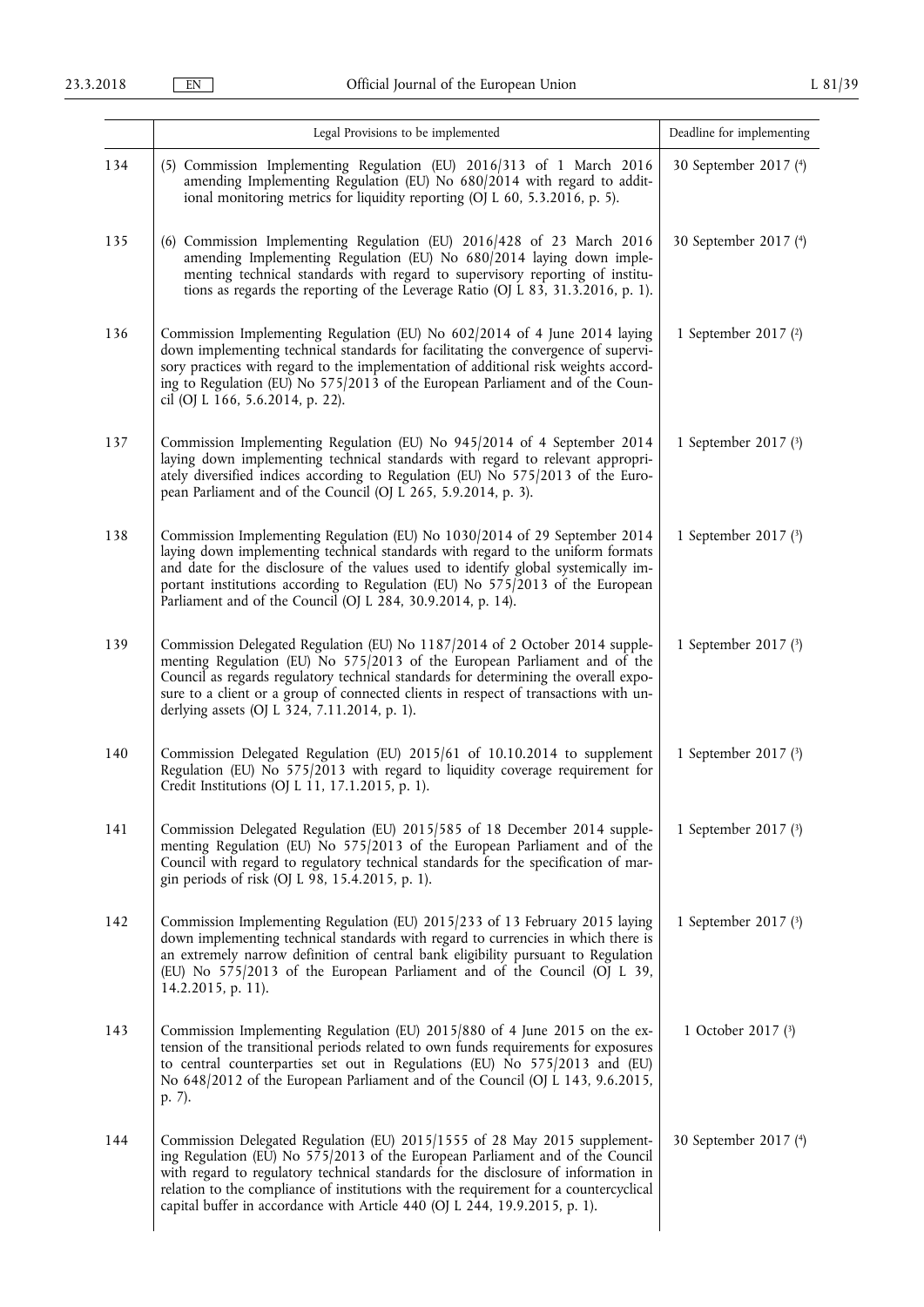|     | Legal Provisions to be implemented                                                                                                                                                                                                                                                                                                                                                                                                                                                                                                 | Deadline for implementing |
|-----|------------------------------------------------------------------------------------------------------------------------------------------------------------------------------------------------------------------------------------------------------------------------------------------------------------------------------------------------------------------------------------------------------------------------------------------------------------------------------------------------------------------------------------|---------------------------|
| 145 | Commission Delegated Regulation (EU) 2015/1556 of 11 June 2015 supplement-<br>ing Regulation (EU) No 575/2013 of the European Parliament and of the Council<br>with regard to regulatory technical standards for the transitional treatment of<br>equity exposures under the IRB approach (OJ L 244, 19.9.2015, p. 9).                                                                                                                                                                                                             | 30 September 2017 (4)     |
| 146 | Commission Delegated Regulation (EU) 2015/1798 of 2 July 2015 correcting<br>Delegated Regulation (EU) No 625/2014 supplementing Regulation (EU)<br>No 575/2013 of the European Parliament and of the Council by way of regulatory<br>technical standards specifying the requirements for investor, sponsor, original lend-<br>ers and originator institutions relating to exposures to transferred credit risk<br>(OJ L 263, 8.10.2015, p. 12).                                                                                    | 30 September 2017 (4)     |
| 147 | Commission Implementing Regulation (EU) 2016/100 of 16 October 2015 laying<br>down implementing technical standards specifying the joint decision process with<br>regard to the application for certain prudential permissions pursuant to Regulation<br>(EU) No 575/2013 of the European Parliament and of the Council (OJ L 21,<br>28.1.2016, p. 45).                                                                                                                                                                            | 30 September 2017 (4)     |
| 148 | Commission Delegated Regulation (EU) 2016/101 of 26 October 2015 supple-<br>menting Regulation (EU) No 575/2013 of the European Parliament and of the<br>Council with regard to regulatory technical standards for prudent valuation under<br>Article 105(14) (OJ L 21, 28.1.2016, p. 54).                                                                                                                                                                                                                                         | 30 September 2017 (4)     |
| 149 | Commission Implementing Regulation (EU) 2015/2197 of 27 November 2015 lay-<br>ing down implementing technical standards with regard to closely correlated cur-<br>rencies in accordance with Regulation (EU) No 575/2013 of the European Parlia-<br>ment and of the Council (OJ L 313, 28.11.2015, p. 30).                                                                                                                                                                                                                         | 30 September 2017 (4)     |
| 150 | Commission Implementing Regulation (EU) 2015/2344 of 15 December 2015 lay-<br>ing down implementing technical standards with regard to currencies with con-<br>straints on the availability of liquid assets in accordance with Regulation (EU)<br>No 575/2013 of the European Parliament and of the Council (OJ L 330,<br>16.12.2015, p. 26).                                                                                                                                                                                     | 30 September 2017 (4)     |
| 151 | Commission Implementing Regulation (EU) 2016/200 of 15 February 2016 laying<br>down implementing technical standards with regard to disclosure of the leverage<br>ratio for institutions, according to Regulation (EU) No 575/2013 of the European<br>Parliament and of the Council (OJ L 39, 16.2.2016, p. 5).                                                                                                                                                                                                                    | 30 September 2017 (4)     |
| 152 | <b>Directive 2013/36/EU</b> of the European Parliament and of the Council of 26 June<br>2013 on access to the activity of credit institutions and the prudential supervision<br>of credit institutions and investment firms, amending Directive 2002/87/EC and re-<br>pealing Directives 2006/48/EC and 2006/49/EC (OJ L 176, 27.6.2013, p. 338).<br>Amended by:                                                                                                                                                                   | 1 September 2017 (1)      |
| 153 | Directive 2014/59/EU of the European Parliament and of the Council of 15 May<br>2014 establishing a framework for the recovery and resolution of credit institu-<br>tions and investment firms and amending Council Directive 82/891/EEC, and Di-<br>rectives 2001/24/EC, 2002/47/EC, 2004/25/EC, 2005/56/EC, 2007/36/EC,<br>2011/35/EU, 2012/30/EU and 2013/36/EU, and Regulations (EU) No 1093/2010<br>and (EU) No 648/2012, of the European Parliament and of the Council (OJ L 173,<br>12.6.2014, p. 190).<br>Supplemented by: | 1 September 2018 (3)      |
| 154 | Commission Delegated Regulation (EU) No 604/2014 of 4 March 2014 supple-<br>menting Directive 2013/36/EU of the European Parliament and of the Council<br>with regard to regulatory technical standards with respect to qualitative and appro-<br>priate quantitative criteria to identify categories of staff whose professional activ-<br>ities have a material impact on an institution's risk profile (OJ L 167, 6.6.2014,<br>p. 30).                                                                                          | 1 September 2017 (2)      |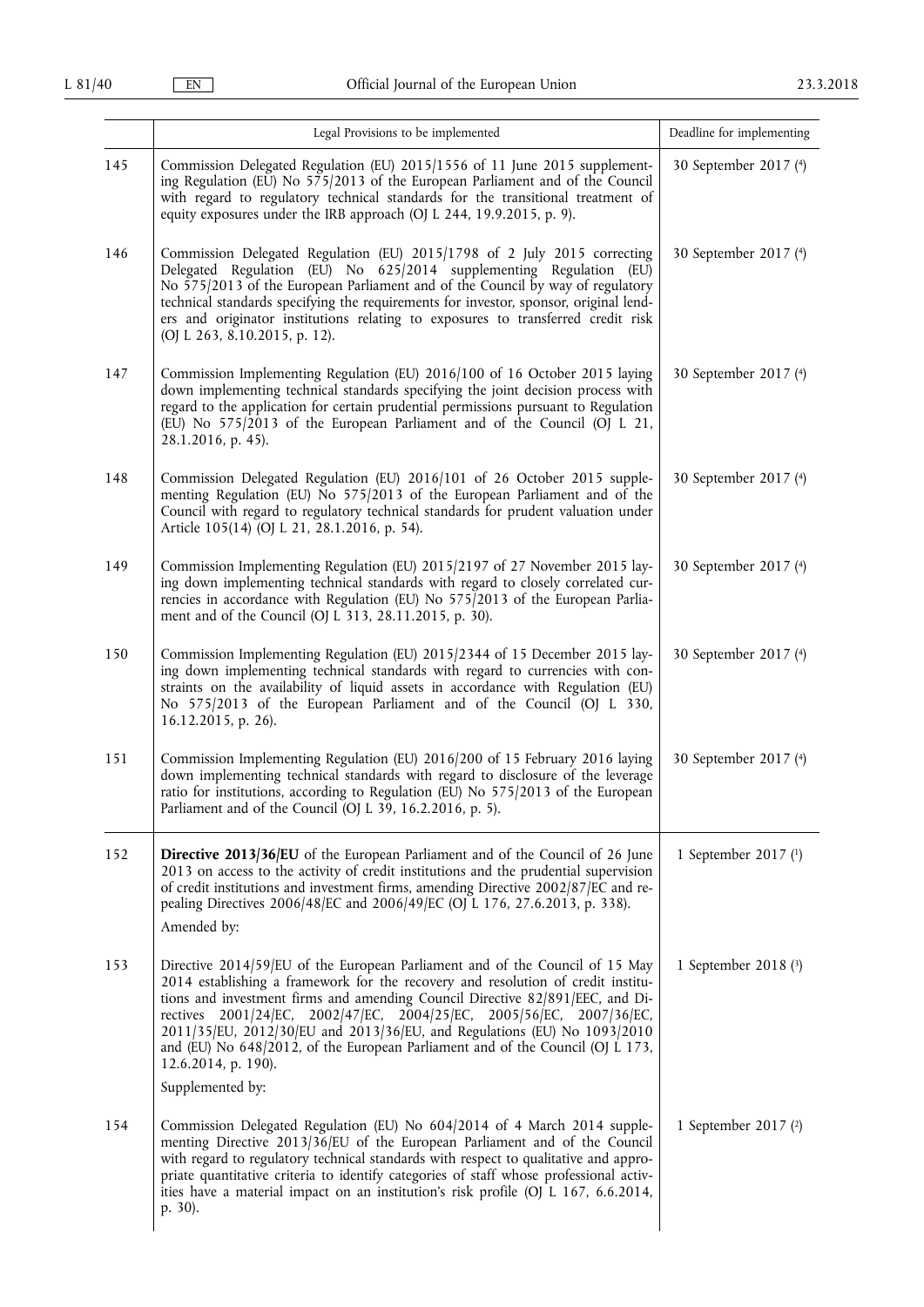|     | Legal Provisions to be implemented                                                                                                                                                                                                                                                                                                                                                                                                                         | Deadline for implementing |
|-----|------------------------------------------------------------------------------------------------------------------------------------------------------------------------------------------------------------------------------------------------------------------------------------------------------------------------------------------------------------------------------------------------------------------------------------------------------------|---------------------------|
| 155 | Commission Delegated Regulation (EU) No 524/2014 of 12 March 2014 supple-<br>menting Directive 2013/36/EU of the European Parliament and of the Council<br>with regard to regulatory technical standards specifying the information that com-<br>petent authorities of home and host Member States supply to one another<br>(OJ L 148, 20.5.2014, p. 6).                                                                                                   | 1 September 2017 (2)      |
| 156 | Commission Delegated Regulation (EU) No 527/2014 of 12 March 2014 supple-<br>menting Directive (EU) No 2013/36/EU of the European Parliament and of the<br>Council with regard to regulatory technical standards specifying the classes of in-<br>struments that adequately reflect the credit quality of an institution as a going con-<br>cern and are appropriate to be used for the purposes of variable remuneration<br>(OJ L 148, 20.5.2014, p. 21). | 1 September 2017 $(2)$    |
| 157 | Commission Delegated Regulation (EU) No 530/2014 of 12 March 2014 supple-<br>menting Directive 2013/36/EU of the European Parliament and of the Council<br>with regard to regulatory technical standards further defining material expo-<br>sures and thresholds for internal approaches to specific risk in the trading book<br>(OJ L 148, 20.5.2014, p. 50).                                                                                             | 1 September 2017 (2)      |
| 158 | Commission Delegated Regulation (EU) No 1152/2014 of 4 June 2014 supple-<br>menting Directive 2013/36/EU of the European Parliament and of the Council<br>with regard to regulatory technical standards on the identification of the geo-<br>graphical location of the relevant credit exposures for calculating institution-specif-<br>ic countercyclical capital buffer rates (OJ L 309, 30.10.2014, p. 5).                                              | 1 September 2017 (3)      |
| 159 | Commission Implementing Regulation (EU) No 620/2014 of 4 June 2014 laying<br>down implementing technical standards with regard to information exchange be-<br>tween competent authorities of home and host Member States, according to Direc-<br>tive 2013/36/EU of the European Parliament and of the Council (OJ L 172,<br>12.6.2014, p. 1).                                                                                                             | 1 September 2017 (2)      |
| 160 | Commission Implementing Regulation (EU) No 650/2014 of 4 June 2014 laying<br>down implementing technical standards with regard to the format, structure, con-<br>tents list and annual publication date of the information to be disclosed by compe-<br>tent authorities in accordance with Directive 2013/36/EU of the European Parlia-<br>ment and of the Council (OJ L 185, 25.6.2014, p. 1).                                                           | 1 September 2017 (2)      |
| 161 | Commission Implementing Regulation (EU) No 710/2014 of 23 June 2014 laying<br>down implementing technical standards with regard to conditions of application of<br>the joint decision process for institution-specific prudential requirements accord-<br>ing to Directive 2013/36/EU of the European Parliament and of the Council<br>(OJ L 188, 27.6.2014, p. 19).                                                                                       | 1 September 2017 $(2)$    |
| 162 | Commission Delegated Regulation (EU) No 1222/2014 of 8 October 2014 supple-<br>menting Directive 2013/36/EU of the European Parliament and of the Council<br>with regard to regulatory technical standards for the specification of the meth-<br>odology for the identification of global systemically important institutions and<br>for the definition of subcategories of global systemically important institutions<br>(OJ L 330, 15.11.2014, p. 27).   | 1 September 2017 $(3)$    |
| 163 | Commission Delegated Regulation (EU) 2016/98 of 16 October 2015 supplement-<br>ing Directive 2013/36/EU of the European Parliament and of the Council with re-<br>gard to regulatory technical standards for specifying the general conditions for the<br>functioning of colleges of supervisors (OJ L 21, 28.1.2016, p. 2).                                                                                                                               | 30 September 2017 (4)     |
| 164 | Commission Implementing Regulation (EU) 2016/99 of 16 October 2015 laying<br>down implementing technical standards with regard to determining the operational<br>functioning of the colleges of supervisors according to Directive 2013/36/EU of<br>the European Parliament and of the Council (OJ L 21, 28.1.2016, p. 21).                                                                                                                                | 30 September 2017 (4)     |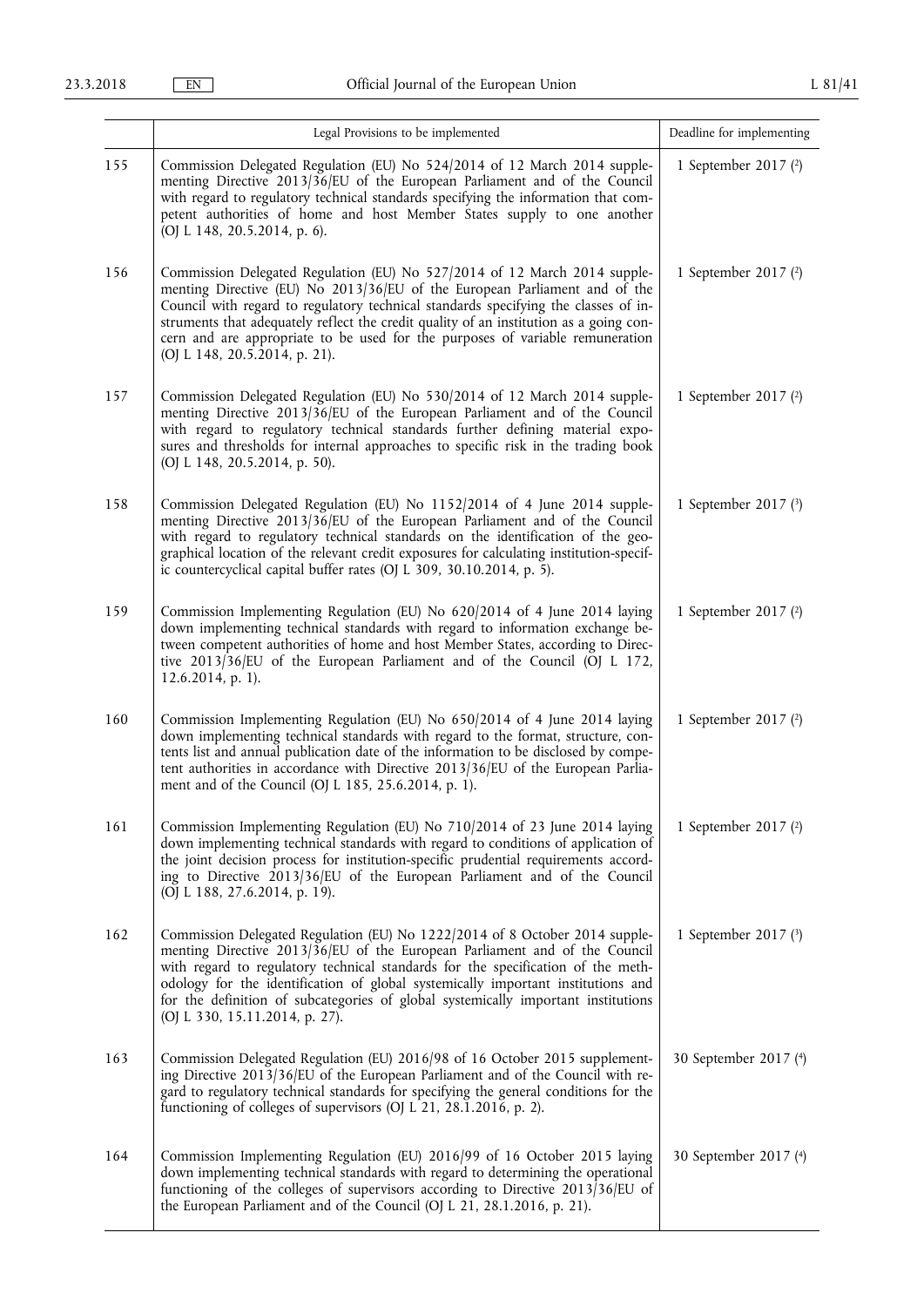|     | Legal Provisions to be implemented                                                                                                                                                                                                                                                                                                                                                                                                                                                                                                                                              | Deadline for implementing |
|-----|---------------------------------------------------------------------------------------------------------------------------------------------------------------------------------------------------------------------------------------------------------------------------------------------------------------------------------------------------------------------------------------------------------------------------------------------------------------------------------------------------------------------------------------------------------------------------------|---------------------------|
| 165 | Regulation (EU) No 596/2014 of the European Parliament and of the Council of<br>16 April 2014 on market abuse (market abuse regulation) and repealing Directive<br>2003/6/EC of the European Parliament and of the Council and Commission Direc-<br>tives 2003/124/EC, 2003/125/EC and 2004/72/EC (OJ L 173, 12.6.2014, p. 1)<br>and the related level 2 measures as appropriate.                                                                                                                                                                                               | 30 September 2018 (4)     |
|     | Amended by:                                                                                                                                                                                                                                                                                                                                                                                                                                                                                                                                                                     |                           |
| 166 | Regulation (EU) 2016/1033 of the European Parliament and of the Council of<br>23 June 2016 amending Regulation (EU) No 600/2014 on markets in financial in-<br>struments, Regulation (EU) No 596/2014 on market abuse and Regulation (EU)<br>No 909/2014 on improving securities settlement in the European Union and on<br>central securities depositories (OJ L 175, 30.6.2016, p. 1).<br>Supplemented by:                                                                                                                                                                    | 30 September 2018 (5)     |
| 167 | Commission Implementing Directive (EU) 2015/2392 of 17 December 2015 on<br>Regulation (EU) No 596/2014 of the European Parliament and of the Council as<br>regards reporting to competent authorities of actual or potential infringements of<br>that Regulation (OJ L 332, 18.12.2015, p. 126).                                                                                                                                                                                                                                                                                | 30 September 2018 (4)     |
| 168 | Commission Delegated Regulation (EU) 2016/522 of 17 December 2015 supple-<br>menting Regulation (EU) No 596/2014 of the European Parliament and of the<br>Council as regards an exemption for certain third countries public bodies and cen-<br>tral banks, the indicators of market manipulation, the disclosure thresholds, the<br>competent authority for notifications of delays, the permission for trading during<br>closed periods and types of notifiable managers' transactions (OJ L 88, 5.4.2016,<br>p. 1).                                                          | 30 September 2018 (4)     |
| 169 | Directive 2014/49/EU of the European Parliament and of the Council of 16 April<br>2014 on deposit-guarantee schemes (recast) (OJ L 173, 12.6.2014, p. 149).                                                                                                                                                                                                                                                                                                                                                                                                                     | 1 September 2016 (2)      |
| 170 | Directive 2014/57/EU of the European Parliament and of the Council of 16 April<br>2014 on criminal sanctions for market abuse (market abuse directive) (OJ L 173,<br>12.6.2014, p. 179).                                                                                                                                                                                                                                                                                                                                                                                        | 30 September 2018 (4)     |
| 171 | Directive 2014/59/EU of the European Parliament and of the Council of 15 May<br>2014 establishing a framework for the recovery and resolution of credit institu-<br>tions and investment firms and amending Council Directive 82/891/EEC, and<br>Directives 2001/24/EC, 2002/47/EC, 2004/25/EC, 2005/56/EC, 2007/36/EC,<br>2011/35/EU, 2012/30/EU and 2013/36/EU, and Regulations (EU) No 1093/2010<br>and (EU) No 648/2012, of the European Parliament and of the Council (OJ L 173,<br>12.6.2014, p. 190) and the related level 2 measures as appropriate<br>Supplemented by: | 1 September 2018 $(2)$    |
| 172 | Commission Delegated Regulation (EU) 2015/63 of 21 October 2014 supplement-<br>ing Directive 2014/59/EU of the European Parliament and of the Council with re-<br>gard to ex ante contributions to resolution financing arrangements (OJ L 11,<br>17.1.2015, p. 44).                                                                                                                                                                                                                                                                                                            | 1 September 2018 (3)      |
| 173 | <b>Directive 2014/65/EU</b> of the European Parliament and of the Council of 15 May<br>2014 on markets in financial instruments and amending Directive 2002/92/EC<br>and Directive $2011/61/EU$ (OJ L 173, 12.6.2014, p. 349) and the related level 2<br>measures as appropriate<br>Amended by:                                                                                                                                                                                                                                                                                 | 31 December 2020 (3)      |
| 174 | Regulation (EU) No 909/2014 of the European Parliament and of the Council of<br>23 July 2014 on improving securities settlement in the European Union and on<br>central securities depositories and amending Directives 98/26/EC and 2014/65/EU<br>and Regulation (EU) No 236/2012 (OJ L 257, 28.8.2014, p. 1).                                                                                                                                                                                                                                                                 | 31 December 2020 (4)      |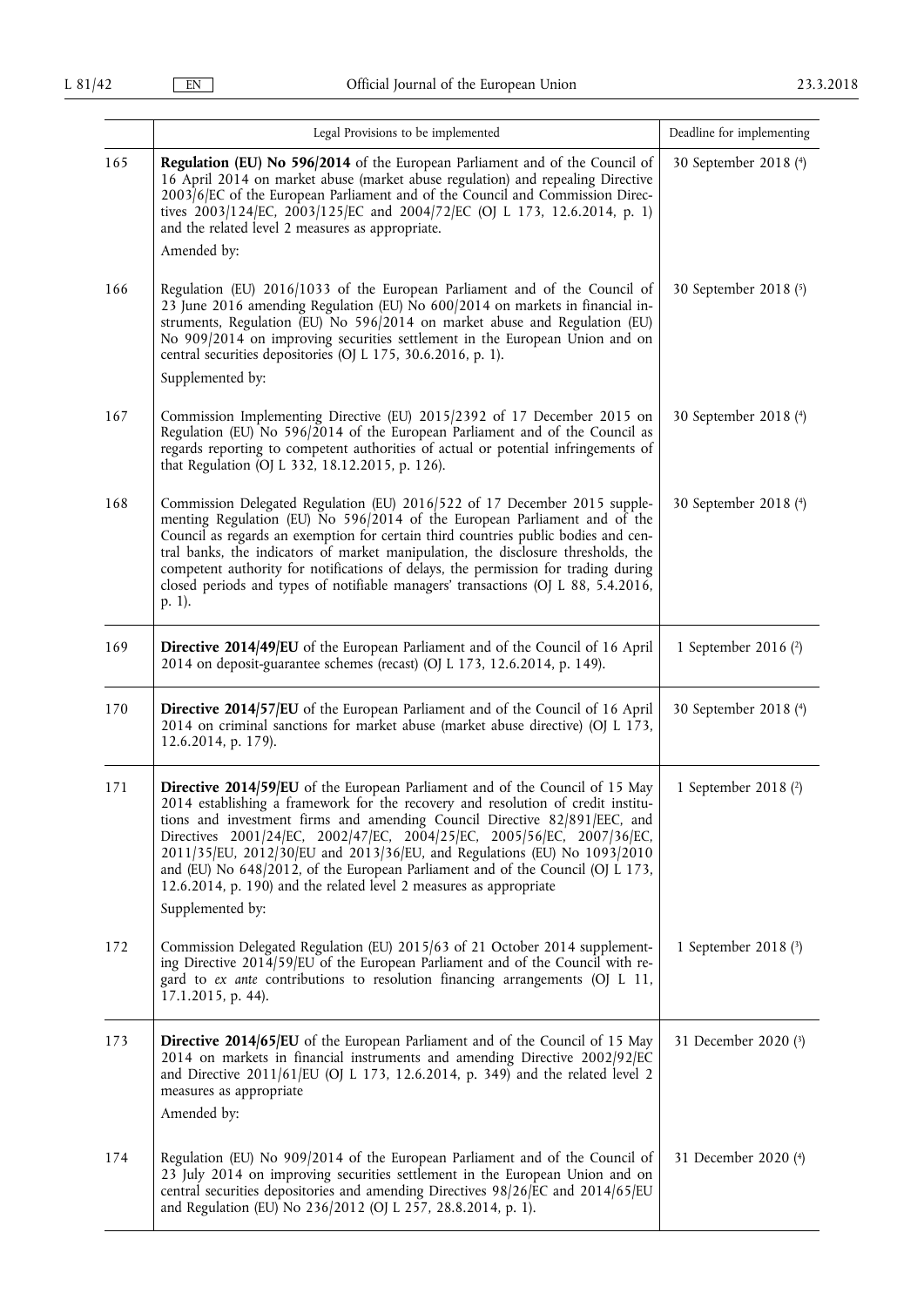|     | Legal Provisions to be implemented                                                                                                                                                                                                                                                                                                                                                       | Deadline for implementing |
|-----|------------------------------------------------------------------------------------------------------------------------------------------------------------------------------------------------------------------------------------------------------------------------------------------------------------------------------------------------------------------------------------------|---------------------------|
| 175 | Directive 2016/1034/EC of the European Parliament and of the Council of 23 June<br>2016 amending Directive $2014/65/EU$ on markets in financial instruments<br>(OJ L 175, 30.6.2016, p. 8).                                                                                                                                                                                              | 31 December 2021 (5)      |
| 176 | Regulation (EU) No 600/2014 of the European Parliament and of the Council of<br>15 May 2014 on markets in financial instruments and amending Regulation (EU)<br>No 648/2012 (OJ L 173, 12.6.2014, p. 84) and the related level 2 measures as ap-<br>propriate<br>Amended by:                                                                                                             | 31 December 2020 (3)      |
| 177 | Regulation (EU) 2016/1033 of the European Parliament and of the Council of<br>23 June 2016 amending Regulation (EU) No 600/2014 on markets in financial in-<br>struments, Regulation (EU) No 596/2014 on market abuse and Regulation (EU)<br>No 909/2014 on improving securities settlement in the European Union and on<br>central securities depositories (OJ L 175, 30.6.2016, p. 1). | 31 December 2020 (5)      |
| 178 | Regulation (EU) No 909/2014 of the European Parliament and of the Council of<br>23 July 2014 on improving securities settlement in the European Union and on<br>central securities depositories and amending Directives 98/26/EC and 2014/65/EU<br>and Regulation (EU) No 236/2012 (OJ L 257, 28.8.2014, p. 1).                                                                          | 31 December 2020 (4)      |
| 179 | Regulation (EU) 2015/2365 of the European Parliament and of the Council of<br>25 November 2015 on transparency of securities financing transactions and of re-<br>use and amending Regulation (EU) No 648/2012 (OJ L 337, 23.12.2015, p. 1).                                                                                                                                             | 30 September 2019 (4)     |
| 180 | Directive (EU) 2015/2366 of the European Parliament and of the Council<br>of 25 November 2015 on payment services in the internal market, amending<br>Directives $2002/65/EC$ , $2009/110/EC$ and $2013/36/EU$ and Regulation (EU)<br>No 1093/2010, and repealing Directive 2007/64/EC (OJ L 337, 23.12.2015,<br>p. 35).                                                                 | 30 September 2018 (4)     |
|     | Legislation on collection of statistical information                                                                                                                                                                                                                                                                                                                                     |                           |
| 181 | Guideline of the European Central Bank ECB/2013/24 of 25 July 2013 on the<br>statistical reporting requirements of the European Central Bank in the field of quar-<br>terly financial accounts (OJ L 2, 7.1.2014, p. 34).<br>Amended by:                                                                                                                                                 | 1 September 2016 (2)      |
| 182 | Guideline (EU) 2016/66 of the European Central Bank of 26 November 2015<br>amending Guideline ECB/2013/24 on the statistical reporting requirements of the<br>ECB in the field of quarterly financial accounts (ECB/2015/40) (OJ L 14,<br>21.1.2016, p. 36).                                                                                                                             | 31 March 2017 (4)         |
| 183 | Regulation (EU) No 1071/2013 of the European Central Bank of 24 September<br>2013 concerning the balance sheet of the monetary financial institutions sector<br>(recast) (ECB/2013/33) (OJ L 297, 7.11.2013, p. 1).<br>Amended by:                                                                                                                                                       | 1 September 2016 (2)      |
| 184 | Regulation (EU) No 1375/2014 of the European Central Bank of 10 December<br>2014 amending Regulation (EU) No 1071/2013 (ECB/2013/33) concerning the bal-<br>ance sheet of the monetary financial institutions sector (ECB/2014/51) (OJ L 366,<br>20.12.2014, p. 77).                                                                                                                     |                           |